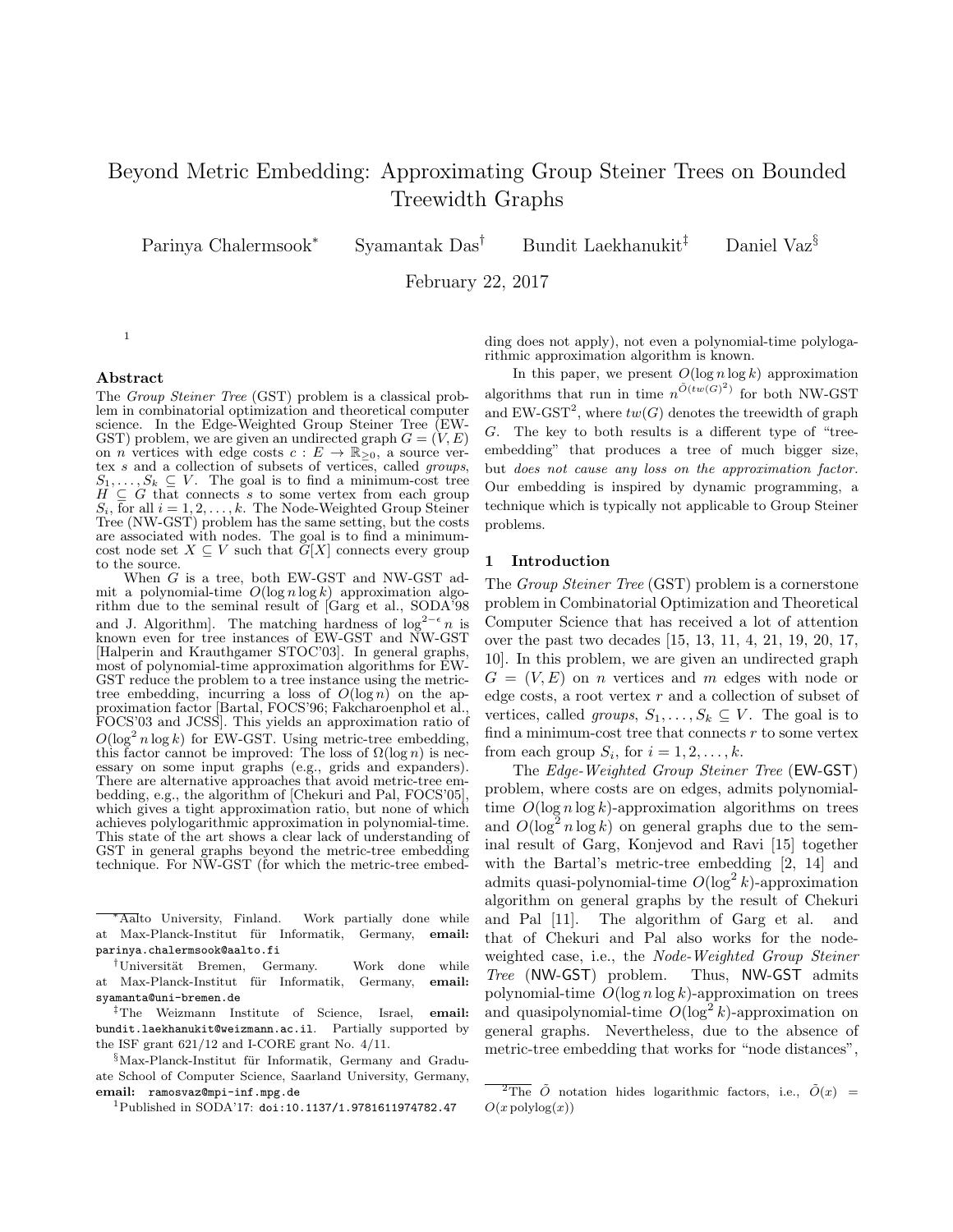there is a huge gap in the approximation ratios obtained by polynomial and quasi-polynomial time algorithms for NW-GST. The best known approximation ratio one could obtain in polynomial-time is  $O(k^{\epsilon})$ , for any  $\epsilon > 0$ , [7, 19, 11].

Hence, both EW-GST and NW-GST admit  $O(\log^2 k)$ -approximation algorithms in quasipolynomial-time, which match the best-known approximation lower bounds of  $\log^{2-\epsilon} k$ , for any  $\epsilon > 0$ , by Halperin and Krauthgamer [18], which holds under the assumption NP  $\nsubseteq$  DTIME( $2^{\text{polylog}(n)}$ ). However, the questions remain open for polynomial-time algorithms. Is there a polynomial-time algorithm that achieves  $O(\log^2 k)$ -approximation guarantee for **EW-GST**? Is it possible to get a polylogarithmic approximation ratio for NW-GST? These two problems have been long standing open problems in the area of Network Design.

Previous Techniques and Barriers. Over the decades, many techniques have been developed to approximate EW-GST and NW-GST. There are two types of approaches in approximating EW-GST. The first is the Recursive Greedy algorithm [7, 19, 11], which is a combinatorial algorithm. These algorithms do not require any kind of tree-embedding and eventually leads to a tight  $O(\log^2 k)$ -approximation algorithm for both EW-GST and NW-GST. Nevertheless, these algorithms could not accomplish polylogarithmic approximation in polynomial-time.

The second type is the Embedding-into-Tree technique. Garg et al. [15] apply the metric-tree embedding technique to reduce an instance of EW-GST on general graphs to a tree instance. Then they devise an LP-based algorithm for EW-GST on trees. This yields the best known polynomial-time  $O(\log^2 n \log k)$ approximation algorithm for EW-GST. However, this technique is not applicable to NW-GST because there is no known metric-tree embedding for node-distances. Alternatively, there is a well-known reduction from GST on general graphs to a tree instance, which is given implicitly in the work of Zelikovsky [23]. This gives an  $O(i^3 \cdot k^{1/i})$ -approximation algorithm in time  $O(n^i)$ . This method is applicable to both EW-GST and NW-GST, but again, could not yield a polynomial-time polylogarithmic approximation algorithm (See, e.g., [20, 9]).

The barrier to obtain a better approximation algorithm for EW-GST is due to the stretch of the embedding and for NW-GST is due to the absence of node-distance metric-tree embedding.

Metric-Tree Embedding Barrier and Relation to Treewidth. Metric-tree embedding is a powerful tool in the design of approximation algorithms. It allows to transform any graph distance metric into a tree metric while approximately preserving the distance to within an  $O(\log n)$  factor [14]. Thus, many difficult optimization problems on general graphs turn into amenable tree instances, which are easy to deal with, by paying a factor  $O(\log n)$  in approximation ratio. This  $O(\log n)$ loss here cannot be removed in general. Any metric-tree embedding of square-grid graphs and expanders incurs a factor of  $\Omega(\log n)$  [2]. See [1] and references therein.

For GST, there is no known tool that could cope with general graphs beside the metric-tree embedding (unless we allow the algorithm to run in quasipolynomial-time). A straightforward step in attacking EW-GST and NW-GST is clearly to develop an approximation algorithm for the case of square-grids and expanders. For the latter case, there is a known tool [3] available that yields a tight approximation factor for EW-GST (but again not for NW-GST). However, we still have no tools even for graphs that contain no large square-grids or square-grid minors.

At this point, readers who are familiar with Graph Minor Theorems may observe that the difficult instances of GST are indeed instances with "large treewidth". It is known as the Grid Minor Theorem [22] that any graph with treewidth  $w$  contains a square-grid minor of size  $f(w)$ , which is now known to be polynomial on w [8]. Keeping this observation in mind, a small step toward breaking the metric-tree embedding barrier is to develop an algorithm that works at least for graphs with small treewidth, which are more general than trees but still have no large square-grid minor.

1.1 Our Contributions. The main purpose of this paper is to initiate the study of techniques that have a potential to get around the metric embedding barriers. Our technique still relies on (a slightly different kind of) "tree embedding", but is more problem-dependent, in that it works specifically for GST.

In particular, we define the following notion. Given a EW-GST instance  $\mathcal{I} = (G, \{S_i\}_{i=1}^k, r)$ , an EW-GST*tree-sparsifier*<sup>3</sup> for  $\mathcal I$  is a "generalized" GST instance<sup>4</sup>  $\mathcal{J} = (T, \{S_i'\}_{i=1}^k, r')$  where T is a tree of height  $O(\log n)$ ,  $S_i' \subseteq V(T)$ , and  $r' \in V(T)$ . Roughly, we say that  $\mathcal J$  is an  $(\alpha, \beta)$  GST-tree-sparsifier for  $\mathcal I$  if  $opt(\mathcal{I}) \leq opt(\mathcal{J}) \leq$  $\alpha$ opt(*I*) and  $|V(T)| = O(\beta)$ . The factor  $\alpha$  and  $\beta$  are referred to as distortion and size respectively.

The following (simple) theorem follows almost directly.

THEOREM 1.1. If there is an efficient algorithm for constructing  $(\alpha, \beta)$  EW-GST-tree-sparsifier, then there

 $\frac{3}{4}$ Analogously, one can define this for NW-GST.

<sup>4</sup>To be defined formally later. For now, the readers only need to know that the generalized GST problem admits  $O(\log n \log k)$ approximation.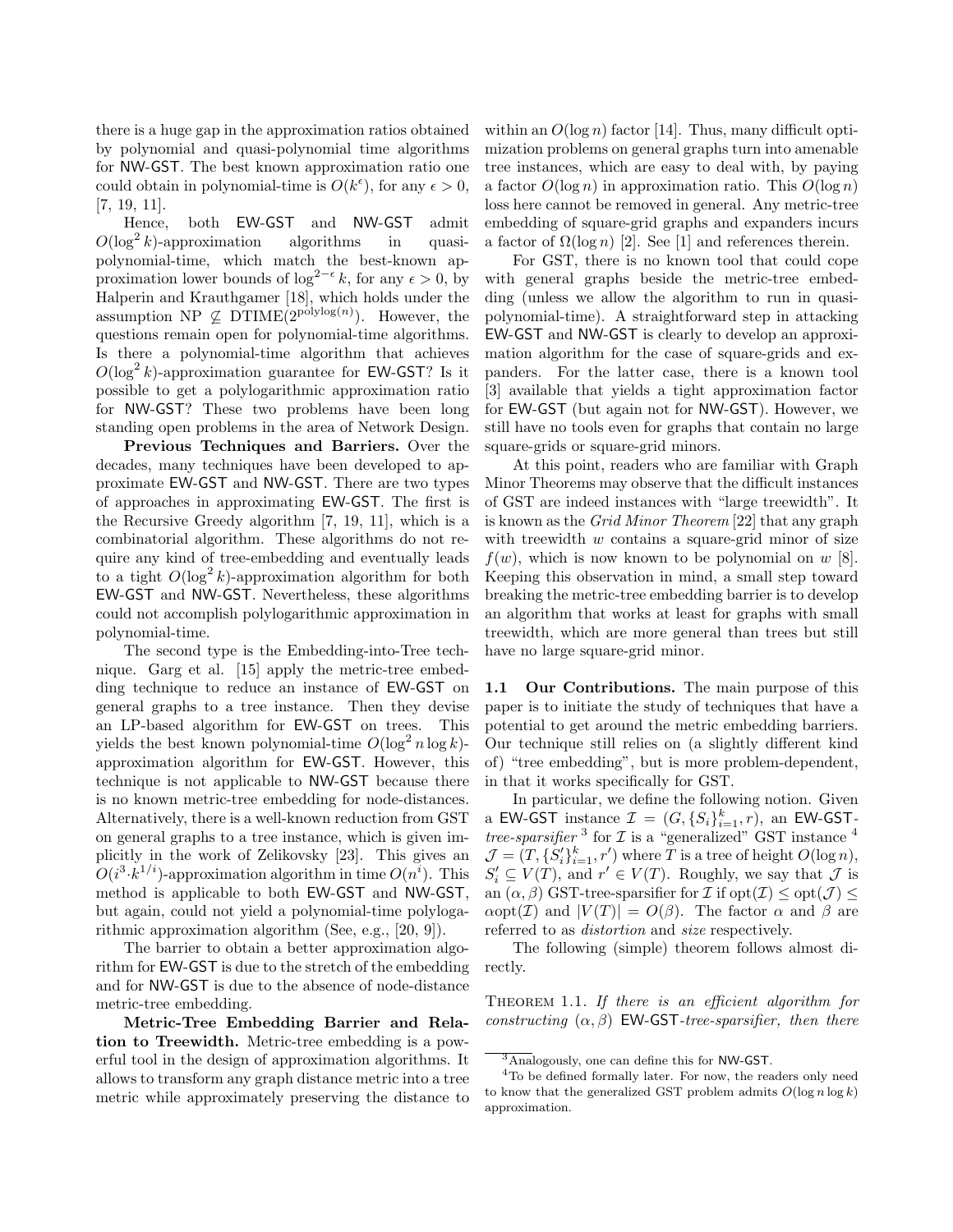is an  $O(\alpha \log n \log k)$  approximation algorithm for EW-GST that runs in time  $\beta^{O(1)}$ .

We remark that the metric tree embedding result  $[14]$  gives  $(O(\log n), \text{poly}(n))$  EW-GST-treesparsifier trivially, and that in order to improve the longstanding ratio, it suffices to design a  $(\log^{1-\epsilon} n, \text{poly}(n))$ EW-GST-tree-sparsifier.

In this paper, we are interested in a tree sparsifier of potentially bigger size but smaller distortion. Our main result shows that this is indeed possible. We show a sparsifier with distortion 1, and with size depending on the treewidth of graph G. This result is summarized in the following theorem.

THEOREM 1.2. For any instance  $\mathcal{I} = (G, \{S_i\}, r)$  of EW-GST, there is an efficient algorithm running in time  $n^{O(tw(G))^2}$  that constructs a  $(1,n^{O(tw(G))^2})$  EW-GSTtree-sparsifier for I. The same holds for NW-GST.

COROLLARY 1.1. There are  $O(\log n \log k)$  approximation algorithms for EW-GST and NW-GST, running in time  $n^{O(tw(G)^2)}$ . In particular, there exist polynomialtime  $O(\log n \log k)$ -approximation algorithms for EW-GST and NW-GST on bounded treewidth graphs.

We remark that, for NW-GST, this is the first poly-logarithmic approximation algorithm that runs in polynomial time for a graph class more general than trees.

We believe that our new concept of GST-sparsifiers will open up some new directions to attack both **EW-**GST and NW-GST. The most interesting open question is whether there exists  $(O(1), poly(n))$  GST-sparsifier (which would settle the long-standing open problem.) We leave this as an open problem.

1.2 Overview of Our Techniques. Here we give an overview of our techniques and the intuition on how we construct the sparsifier.

To that end, it would be helpful to think of EW-GST on trees as a problem with local and global constraints: we have local constraints corresponding to the choice of edges, and global constraints that ensure the groups are covered. The local constraints would allow, in principle, a decomposition of the problem into subproblems, corresponding to distinct subtrees. On the other hand, the global constraints are not suitable to this kind of decomposition.

Consider an algorithm that does the following: for each child of the root, it decides whether the edge connecting it to the root is included in the solution; then, it recurses on the children of the root corresponding to the edges that were chosen. If the algorithm guesses

the edges to add correctly, then it will solve the problem, but it is not easy to do this. The other possibility would be to enumerate all the possible subsets of edges incident to each node, which makes the algorithm find the correct solution, but the running time will be exponential. We can also look at the rounding algorithm proposed by Garg et al. [15] (from now on referred to as GKR rounding) in this perspective. By using the solution to the Linear Program, it guides the choice of edges at each node, in a way that is consistent (with some probability) with the global constraints.

Now let us get back to general graphs. The basic picture does not change much. Instead of considering one node at a time (every node in a tree is a separator), we consider a vertex cut  $S$  that splits the graph into multiple connected components. Now the algorithm must decide, first, which edges inside  $S$  to take, and then, which edges to take that connect  $S$  to each of the connected components of  $G-S$ . There is, however, one big difference between trees and general graphs: there are now multiple paths between two nodes. Therefore, it may happen that a path crosses  $S$  several times to use edges of different subproblems.

We solve this issue by using the concept of implied connections: for each subproblem, we additionally associate it with a set of connections Γ that its solution must implement. In other words, for each subproblem, there is a set  $\Gamma$  of pairs of nodes that it must connect in its solution.

Using these ideas, we can recursively decompose the problem into subproblems. However, it is still not clear how to choose, for each subproblem, both the set of edges that connect to it and the set of connections Γ that it must implement. The naive way would be to enumerate all such possibilities, which would run in time exponential in  $n$ . The other possibility, inspired by the problem on trees, is to use GKR rounding to guide the choices of the algorithm.

We can think of the subproblems as being organized in a tree, i.e., a problem is the parent of the subproblems it recurses into. If  $tw(G) = w$ , by standard facts, we are guaranteed to have a balanced vertex cut S of size  $|S| = O(w)$  in every induced subgraph of G. Therefore, the process generates a tree  $\widehat{T}$  of height  $O(\log n)$  (by successively dividing each subgraph into two using a balanced vertex cut.)

Let  $P$  be a subproblem and  $Q$  and  $R$  be the subproblems obtained by removing the vertex cut  $S$ from  $P$ . As mentioned above, for every subproblem  $P$ , we shall also associate all possible connections that are potentially implemented by P. Let us denote this set of connections by  $\Gamma \subseteq S \times S$  which is a set of vertex pairs  $(u, v) \in S$ . It is, however, important to realize that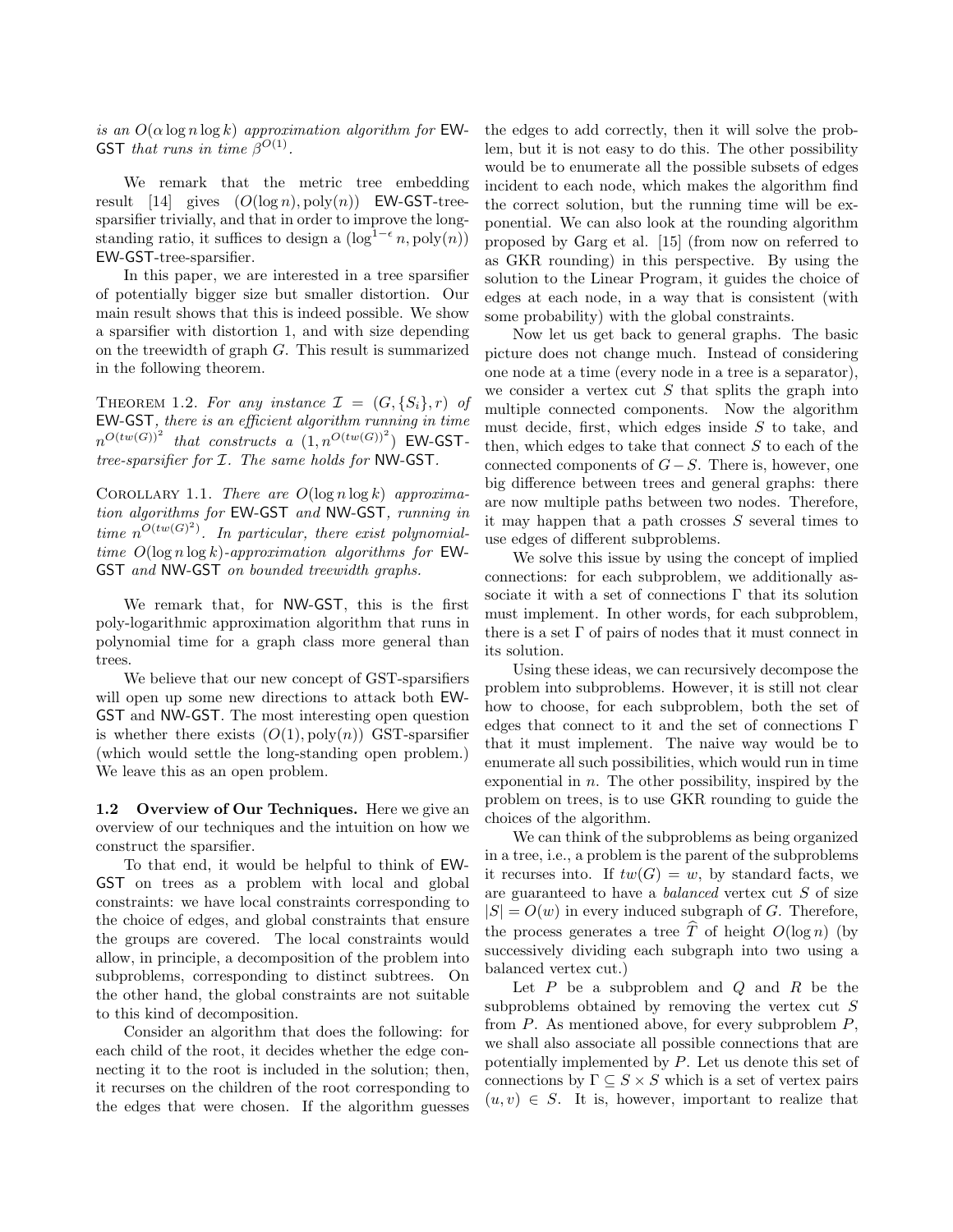the actual path between a vertex pair  $(u, v) \in \Gamma$  might be constructed as we recurse into the subproblems. In some sense, the inclusion of  $(u, v)$  in  $\Gamma$  gives a guarantee that either this path is already constructed by the edges that are bought in the parent subproblem or it would be constructed in a children or sibling subproblem. We encode all the above information by introducing a node in T, denoted by  $x(P, \Gamma_p)$  where  $\Gamma_p$  is a connection set that  $P$  inherits from its parents. At  $P$ , corresponding to each possible choice of Γ, we now make one child of  $x(P, \Gamma_p)$ , denoted by  $z(P, \Gamma_p, \Gamma)$ . Note that there can be only  $2^{|S|^2}$  possible choices of  $\Gamma$  and hence only those number of children for  $x(P, \Gamma_p)$ . The root of  $\widehat{T}$ corresponds to a solution to the whole problem. Each  $z(P, \Gamma_p, \Gamma)$  has two children  $x(Q, \Gamma_p, \Gamma)$  and  $x(R, \Gamma_p, \Gamma)$ corresponding to solving the subproblems at Q and R respectively and these solutions are allowed to use connections that are implied by  $\Gamma_p \cup \Gamma$ . When the algorithm solves the subproblem  $(Q, \Gamma_p, \Gamma)$ , it goes through similar steps: find some vertex cut  $S' \subseteq G[Q]$ and then enumerate over all the possible "connections"  $\Gamma'$  of pairs of vertices in  $S'$ .

This process then creates the children  ${z(Q, \Gamma_p, \Gamma, \Gamma')}$ <sub> $\Gamma' \subseteq S' \times S'$ </sub> for subproblem  $(Q, \Gamma_p, \Gamma)$ , and again each such  $z(Q, \Gamma_p, \Gamma, \Gamma')$  has two children corresponding to vertices in the components of  $G[Q-S']$ .

A subtree H of  $\hat{T}$  is said to be *canonical* if each vertex of the form  $x(V', \Gamma_1, \ldots, \Gamma_\ell)$  has exactly one child, and each vertex of the form  $z(\Gamma_1, \ldots, \Gamma_\ell)$  has exactly two children. Roughly, the above conditions ensure that canonical subtree of  $T$  corresponds to a solution to the original GST instance and vice versa. There are  $2^{O(w^2)}$ potential choices of  $\Gamma$  at every subproblem, so the size of  $\hat{T}$  is  $2^{\tilde{O}(w^2) \log n} = n^{\tilde{O}(w^2)}$ . Finally, we show that the optimization problem of finding a canonical solution in  $\overline{T}$  can be done by GKR rounding, giving an approximation factor of  $O(h(\tilde{T}) \log k)$ .

The technical heart of the paper lies in constructing the sparsifier  $\widehat{T}$  starting with a tree decomposition of the given graph G. We face several hurdles in the process and one of the more difficult ones is to handle dependency of subproblems on each other. To be more specific, consider a node  $x(P)$ , a connection set Γ and its descendants  $x(Q, \Gamma)$  and  $x(R, \Gamma)$ . Now, when we solve the subproblem at  $x(Q, \Gamma)$ , some connection implied in  $x(Q, \Gamma)$  might try to use some other connections implied in  $x(P)$  or  $x(R,\Gamma)$  and vice versa. This potentially creates circular dependencies leading to an infeasible solution if both the connections are selected. In order to avoid this scenario, we need to enforce a partial order on the connections and ensure that the partial orders

are consistent between parent and children nodes in the sparsifier tree  $\hat{T}$ . We show that the existence of a consistent partial order is guaranteed by the properties of tree decomposition.

1.3 Further related work. Group Steiner Trees on Special Graph Classes. Special cases of group Steiner trees have also received attention. In particular, Demaine et al. [13] and Bateni et al. [4] studied the GST problem when each face can only contain one group, culminating in a recent PTAS for this special case.

Approximation Algorithms on Graphs of Bounded Treewidth. There has been several results on approximating graph problems for graphs that have bounded treewidth. In particular, there are several instances where restrictions to the class of graphs with low treewidth yields a better approximation factor in running time that is dependent on the treewidth. Bateni et al. [5] give approximation schemes for the classical Steiner Forest Problem on bounded treewidth graphs. Gupta et al. [16] show a constant factor approximation for the sparsest cut problem on graphs of constant treewidth that runs in time  $n^{O(tw(G))}$ , while Czumaj et al. [12] study the maximum independent set problem on graphs with low treewidth.

# 2 Preliminaries

**Tree Decomposition.** Let  $G$  be an input graph. A tree decomposition for G is given by a tree  $\mathcal T$  and a collection of *bags*  $\{X_t\}_{t\in V(\mathcal{T})}$ , where  $X_t \subseteq V(G)$ , that satisfy the following properties:

- $V(G) = \begin{bmatrix} \end{bmatrix}$  $t\in V(\mathcal{T})$  $X_t$
- For any edge  $uv \in E(G)$ , there is a bag  $X_t$  such that  $u, v \in X_t$ .
- For each vertex  $v \in V(G)$ , the nodes t for which  $X_t$ contains v form a connected subgraph of  $\mathcal{T}$ .

The treewidth of G, denoted by  $tw(G)$ , is the minimum integer  $k$  for which there exists a tree decomposition  $(\mathcal{T}, \{X_t\}_{t\in V(\mathcal{T})})$ , such that max  $|X_t| \leq k+1$ .

We will use the following result, which shows the existence of an  $O(\log n)$ -height binary tree decomposition of treewidth  $O(tw(G))$ .

THEOREM 2.1.  $([6])$  Let G be any graph. There is a tree decomposition  $(\mathcal{T}, \{X_t\}_{t\in V(\mathcal{T})})$  such that (i) The tree  $\mathcal T$  has height at most  $O(\log n)$  and degree at most three, and (ii) Each bag  $X_t$  satisfies  $|X_t| \le O(tw(G)).$ 

Fix a tree decomposition  $(\mathcal{T}, \{X_t\})$ . For each node  $t \in V(\mathcal{T})$ , denote by  $\mathcal{T}_t$  the subtree of  $\mathcal{T}$  rooted at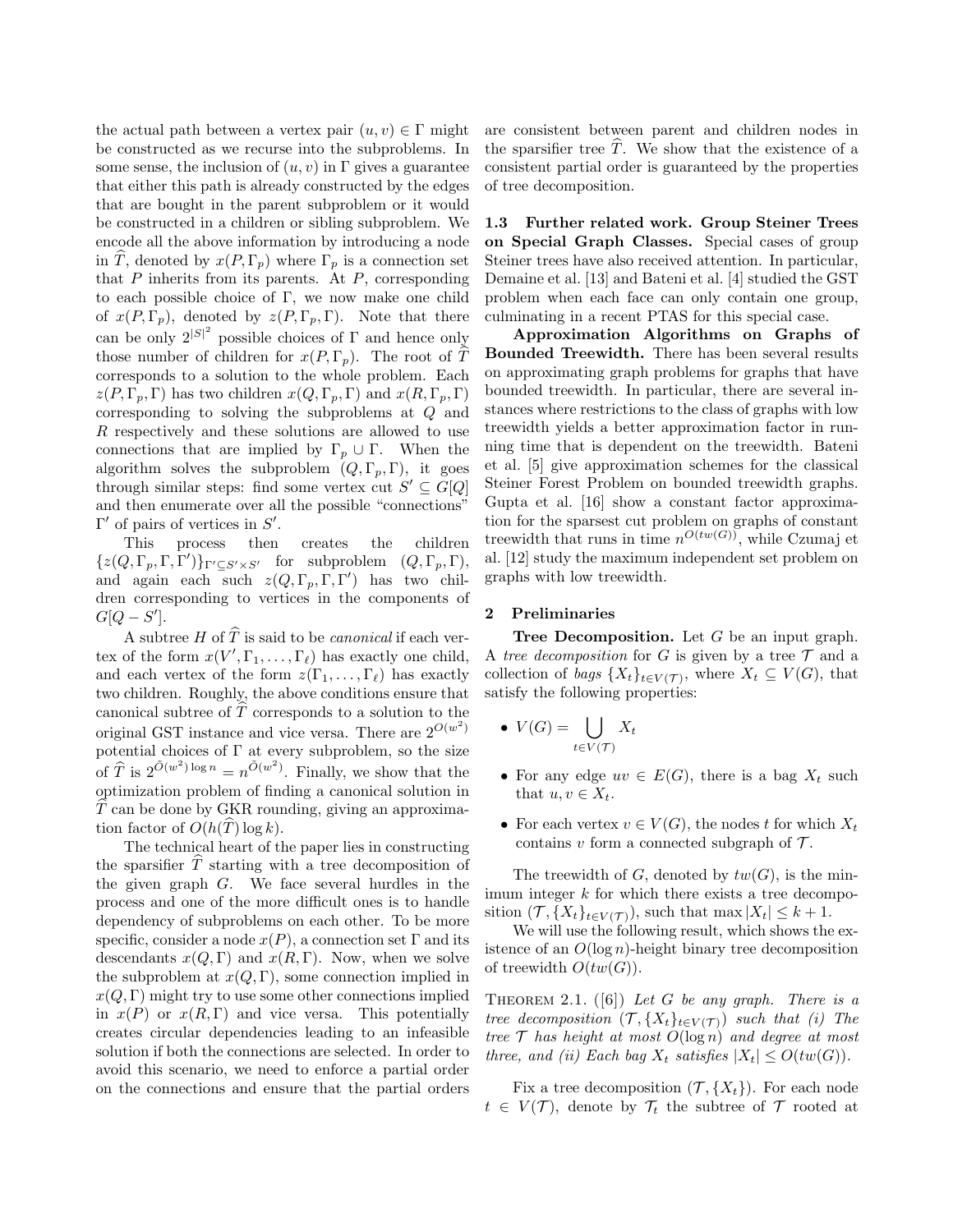Also we can define an induced subgraph  $G_t =$  $G\big[\,\big\vert\,\big\vert\,\big]$  $t' \in \mathcal{T}_t$  $X_{t'}$ 1 .

For each  $t \in V(\mathcal{T})$ , we say that an edge  $uv \in E(G)$ appears in the bag t if  $u, v \in X_t$ . We will assume w.l.o.g. that each edge  $uv \in E(G)$  appears only in the topmost bag, i.e., the topmost node t such that  $X_t$  contains both u and v. Denote by  $E_t$  the edges that appear in bag  $X_t$ .

# 3 Constructing the sparsifiers

First, we define the notion of GST-tree-sparsifier formally. Given an instance  $\mathcal{I} = (G, \{S_i\}_{i=1}^k, r)$  of EW-GST, an  $(\alpha, \beta)$  EW-GST-tree-sparsifier for  $\mathcal I$  is a GST instance with degree constraints:  $\mathcal{J} = (T, \{S_i'\}_{i=1}^k, r', \phi)$ where T is a tree of height  $O(\log n)$ ,  $S_i' \subseteq V(G)$ ,  $r' \in V(T)$ , and  $\phi: V(T) \to \{1, \ldots, n\}$  is a degree constraint function, satisfying the following properties:

- (Completeness:) For any subgraph  $H \subseteq G$ , there is a canonical subgraph (defined below)  $H' \subseteq T$  with  $c(H') \leq \alpha c(H)$  and for any  $i \in [k]$ , r is connected to  $S_i$  in H if and only if r' is connected to  $S_i'$  in H'.
- (Soundness:) For any canonical subgraph  $H' \subseteq T$ , there is a subgraph  $H \subseteq G$  with  $c(H) \leq c(H')$  and for any  $i \in [k]$ , the root r is connected to  $S_i$  in H if and only if  $r'$  is connected to  $S_i'$  in  $H'$ .
- (Size:)  $|V(T)| = \beta$ .

Our construction presented above result in an instance of EW-GST with degree constraints, which we call Degree-Constrained Group Steiner Tree (DC-GST), which is an instance of EW-GST plus a degree constraint function  $\phi: V(T) \to \{1, \ldots, n\}$ . The goal of DC-GST is to find a subgraph  $H' \subseteq T$  so that every vertex v appearing in H<sup> $\prime$ </sup> must have degree "exactly"  $\phi(v)$  (i.e.,  $deg_{H'}(v) = \phi(v)$  for all  $v \in V(H)$ ). From now on, we will call a subgraph  $H'$  of T that satisfies the degree constraints a canonical subgraph. Our task, thus, reduces to solving an instance of the DC-GST on a tree.

Now we proceed to describe the construction of our sparsifier. Let G be an input graph with  $tw(G) = w$  and  $({\mathcal T}, \{X_t\}_{t\in V({\mathcal T})})$  be a tree decomposition of G given by the following lemma. Also, let  $S_1, \ldots, S_k \subseteq V(G)$  be the groups.

LEMMA 3.1. Let G be an input graph with  $tw(G) = w$ . There is a tree decomposition  $(\mathcal{T}, \{X_t\}_{t\in V(\mathcal{T})})$  with the following properties:

- 1. The height of  $\mathcal T$  is at most  $O(\log n)$
- 2. Each bag  $X_t$  satisfies  $|X_t| \leq O(w)$
- 3. The root node r is in every bag
- 4. Every leaf bag has no edges,  $(E_t = \emptyset$  for leaf  $t \in \mathcal{T}$ )
- 5. Every non-leaf has exactly 2 children

*Proof.* Let  $(\mathcal{T}, \{X_t\}_{t \in V(\mathcal{T})})$  be a tree decomposition of G given by Theorem 2.1. This satisfies properties 1 and 2. In order to satisfy Property 3, simply add the root node to every bag, which increases the sizes of the bags by 1. Property 4 can be satisfied by making a copy of the leaf node and adding it as its own child, which will cause the new leaf to have no edges.

Regarding Property 5, in the decomposition of Theorem 2.1, every node of  $\mathcal T$  has degree at most 3. By picking the root node of the decomposition to be a node of degree at most 2, we make sure that every node has at most 2 children. Finally, for every node with only 1 child, we make a copy of the entire subtree rooted at the child, so that the node now has 2 children.

We remark that none of the proofs affects the previous properties, and so the proof is completed.

**3.1 Configuration Gadgets.** Let  $t \in V(\mathcal{T})$ . A connection set for t is a subset  $\Gamma \subseteq X_t \times X_t$ . Each element  $(u, v) \in \Gamma$  is referred to as a Γ-connection or simply a connection when  $\Gamma$  is clear from context.

Let  $\Sigma$  be a connection set and  $\prec$  be a partial order on the elements of  $\Sigma$ . We use the notation  $(a, b) \prec (u, v)$ to represent  $(a, b) \preceq (u, v)$  and  $(a, b) \neq (u, v)$ . For  $(u, v) \in \Sigma$ , we write  $\Sigma^{\prec (u, v)}$   $(\Sigma^{\preceq (u, v)}$  resp.) to denote the set of connections  $(a, b) \in \Sigma$  such that  $(a, b) \prec (u, v)$  $((a, b) \prec (u, v)$  resp.), that is, the connections in  $\Sigma$  that are ranked below  $(u, v)$  by the partial order  $\prec$ . Two partial orderings  $\preceq$  and  $\preceq'$  defined respectively on the sets  $\Sigma$  and  $\Sigma'$  are *consistent* if and only if for any pair of connections  $\{(u, v), (u'v')\} \in \Sigma \cap \Sigma', (u, v) \preceq (u', v')$ if and only if  $(u, v) \preceq' (u', v')$ .

DEFINITION 1. Given two connection sets  $\Gamma, \Sigma \subseteq X_t \times$  $X_t$ , we say that a connection  $(u, v) \in \Gamma$  is implied by  $\Sigma$  in  $X_t$  if there is a sequence  $u = w_0, w_1, \ldots, w_\alpha = v$ such that  $(w_{\beta}, w_{\beta+1}) \in \Sigma$  for all  $\beta = 0, \ldots, \alpha - 1$ .

The key idea is that we will have a node corresponding to the subproblem of connecting some pairs of nodes in the subtree of  $\mathcal T$  rooted at bag t (denoted by  $\mathcal T_t$ ). We will maintain three sets of connections inside the bag  $X_t$ :

• Connection set  $\Gamma \subseteq X_t \times X_t$  represents the pairs  $(u, v)$  that shall be connected in the subtree  $\mathcal{T}_t$ , that is, in the subtree, we buy some edges to make sure that u and v are connected.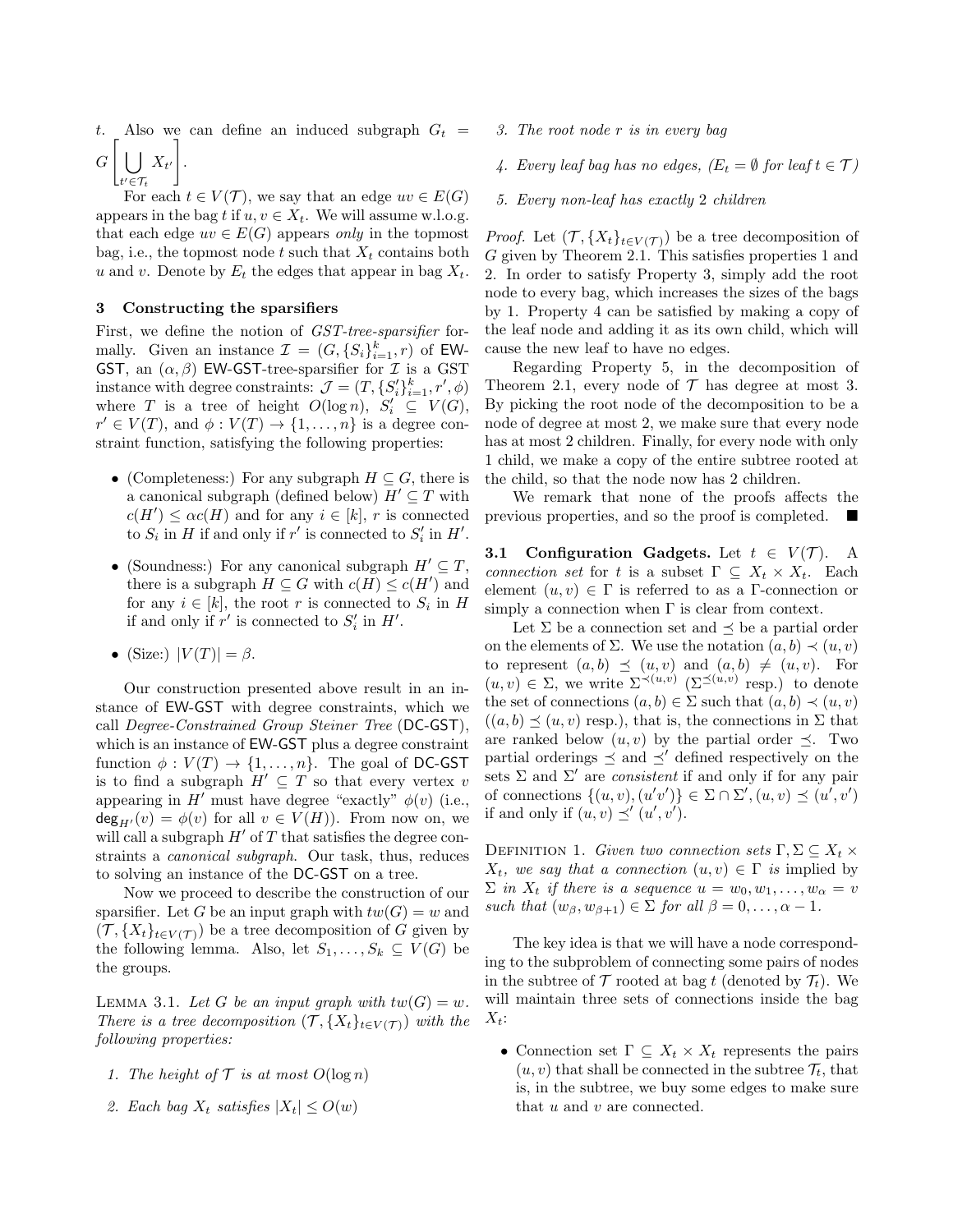- Connection set  $\Pi \subseteq X_t \times X_t$  represents the pairs  $(u, v)$  that are implied by *parent* $(t)$ .
- Connection set  $\Sigma \subseteq X_t \times X_t$  contains the pairs  $(u, v)$  that shall be connected by the "sibling" subproblem  $\mathcal{T}_{t'}$  where  $t'$  is the sibling of  $t$ .

We intuitively think of the subproblem  $\phi =$  $(t, \Gamma, \Pi, \Sigma, \prec)$  as follows: Find the minimum-cost subgraph that connects all pairs  $(u, v) \in \Gamma$ , subject to the fact that all pairs in  $\Pi \cup \Sigma^{\prec (u,v)}$  have already been connected.

DEFINITION 2. Let  $\Gamma_1, \Gamma_2 \subseteq X_t \times X_t$ , and  $\preceq$  be a partial order on Γ. We say that a triple  $(\Gamma_1, \Gamma_2, \preceq)$  is a feasible division of Γ via Σ if every connection  $(u, v) \in \Gamma$  is implied by  $\Gamma_1^{\preceq (u,v)} \cup \Gamma_2^{\preceq (u,v)} \cup \Sigma$ .

Consider any node  $t \in V(\mathcal{T})$ , with children  $t'$  and  $t''$ in T, any subset  $\Gamma, \Pi, \Sigma \subseteq X_t \times X_t$ . The configuration gadget  $H(t, \Gamma, \Pi, \Sigma, \preceq)$  is a tree constructed in the following manner:

- The root of  $H(t, \Gamma, \Pi, \Sigma, \preceq)$  is denoted by  $r(t, \Gamma, \Pi, \Sigma, \preceq).$
- For each  $Y \subseteq E_t$ , we create a vertex  $p(t, \Gamma, \Pi, \Sigma, \preceq)$ , Y), which is a child of  $r(t, \Gamma, \Pi, \Sigma, \preceq)$ ; the cost of such connecting edge is  $c(Y)$ . Denote by  $\Gamma_Y$  the set of  $\Gamma$ -connections  $(u, v)$  that are not implied by  $\Pi \cup \Sigma^{\prec (u,v)} \cup Y$ . Also, denote by  $\Pi_Y$  the set of pairs  $(u, v) \in X_t \times X_t$  that are implied by  $\Pi \cup \Sigma^{\prec (u, v)} \cup Y$ .
- Now consider a vertex  $p(t, \Gamma, \Pi, \Sigma, \preceq, Y)$ . For each feasible division  $\rho = (\Gamma_1, \Gamma_2, \preceq')$  of  $\Gamma$  via  $\Pi_Y$  such that Γ<sub>1</sub> ⊆  $(X_{t'} \cap X_t)^2$  and Γ<sub>2</sub> ⊆  $(X_{t''} \cap X_t)^2$ , and partial order  $\preceq'$  is consistent with  $\preceq$  on  $\Gamma_1 \cup \Gamma_2$ , we create the following vertices: (i) a vertex  $q(t, \Gamma, \Pi, \Sigma, Y, \preceq, \rho)$  which is a child of  $p(t, \Gamma, \Pi, \Sigma, \preceq, Y)$  and two vertices  ${q_i(t, \Gamma, \Pi, \Sigma, \preceq, Y, \rho)}_{i=1,2}$ , which are the two children of  $q(t, \Gamma, \Pi, \Sigma, \preceq, Y, \rho)$ . The costs of all these edges are zero.

We remove all vertices of the form  $p(t, \Gamma, \Pi, \Sigma, \prec, Y)$ that do not have children. If the root does not have any child after such removal, we declare the gadget  $H(t, \Gamma, \Pi, \Sigma, \preceq)$  unusable. Otherwise, the gadget is usable. The leaf gadgets  $H(t, \Gamma, \Pi, \Sigma, \preceq)$ , i.e., when t is a leaf of  $\mathcal{T}$ , only contain the root node  $r(t, \Gamma, \Pi, \Sigma, \prec),$ and must satisfy  $\Gamma = \emptyset$  (otherwise they are removed).

Interpretation of our gadget: We will briefly explain the meaning of our gadget. Consider a set of edges  $Y$ . After we purchase the edges in  $Y$ , there are some connections that could not be realized by these edges. The pairs in the set  $\Gamma_Y$  are the connections that (possibly) remain unconnected, and we wish to connect them in descendant gadgets. The pairs in the set  $\Pi_Y$  are the connections that need to be realized, but we leave the task of connecting them to other subproblems on parent or sibling gadgets. The set  $\Gamma_Y$  and  $\Pi_Y$  provide information on the connections to children gadgets.

3.2 Gluing the gadgets. We will be using the structure of  $\mathcal T$  to connect the gadgets created in the last section to form a final tree  $\mathcal{T}$ . The gluing process starts by processing nodes in the tree  $\mathcal T$ , ordered by their distances to the root (the root is processed first). When processing the root of T, we create a root  $root(\hat{T})$  and connect it to all gadgets  $H(root(\mathcal{T}), \Gamma, \Pi, \Sigma, \preceq)$  where  $\Pi = \Sigma = \emptyset.$ 

Now, consider any node  $t \in V(\mathcal{T})$  and its children  $t'$ We define how their gadgets are connected. Focus on gadgets  $H(t, \Gamma, \Pi, \Sigma, \preceq)$  that are usable, i.e., there is  $Y \subseteq E_t$  and there are  $\rho =$  $(\Gamma_1, \Gamma_2, \preceq^*)$  that form a feasible division of  $\Gamma$  via  $\Pi_Y$ . We say that a vertex  $q_1(t, \Gamma, \Pi, \Sigma, \preceq, Y, \rho)$  is consistent with  $r(t', \Gamma', \Pi', \Sigma', \preceq')$  if the following conditions are met:

- $\Pi' \subseteq \{(u, v) \in X_{t'}^2 : (u, v) \text{ is implied by } \Pi_Y\}.$
- $\Gamma_1 \subseteq \Gamma' \cup \Pi'$
- $\Sigma' \subseteq \Gamma_2$
- $\preceq'$  is consistent with  $\preceq^*$

The conditions for  $q_2(t, \Gamma, \Pi, \Sigma, \preceq, Y, \rho)$  being consistent with  $r(t'', \Gamma'', \Pi'', \Sigma'', \preceq'')$  are analogous. We connect the consistent nodes together by making the vertex  $r(t', \Gamma', \Pi', \Sigma', \preceq')$  a child of either  $q_1$  or  $q_2$ . In case there is more than one vertex consistent with  $q_1(t, \Gamma, \Sigma, Y, \Gamma_1, \Gamma_2, \preceq)$ , we make the same number of copies of the gadget  $H(t', \Gamma', \Pi', \Sigma', \preceq')$  so that each gadget's root is only connected to one such consistent vertex above it.

The leaf gadgets will not have any children. All these connecting edges have cost zero.

Size of the instance: The following proposition shows that the size of  $\hat{\mathcal{T}}$  is  $2^{O(w^2 \log w \log n)}$ 

PROPOSITION 3.1.  $\hat{\mathcal{T}}$  uses at most  $2^{O(w^2 \log w \log n)}$  gadgets, each of them containing at most  $2^{O(w^2 \log w)}$  nodes. As a consequence, the size of  $\widehat{\mathcal{T}}$  is  $2^{O(w^2 \log w \log n)}$ .

Proof. Let us start by proving that each gadget  $H(t, \Gamma, \Pi, \Sigma, \preceq)$  has at most  $2^{O(w^2 \log w)}$  nodes.

Since  $Y \subseteq X_t^2$ , there are at most  $2^{w^2}$  choices for Y. Therefore, the root node of the gadget has at most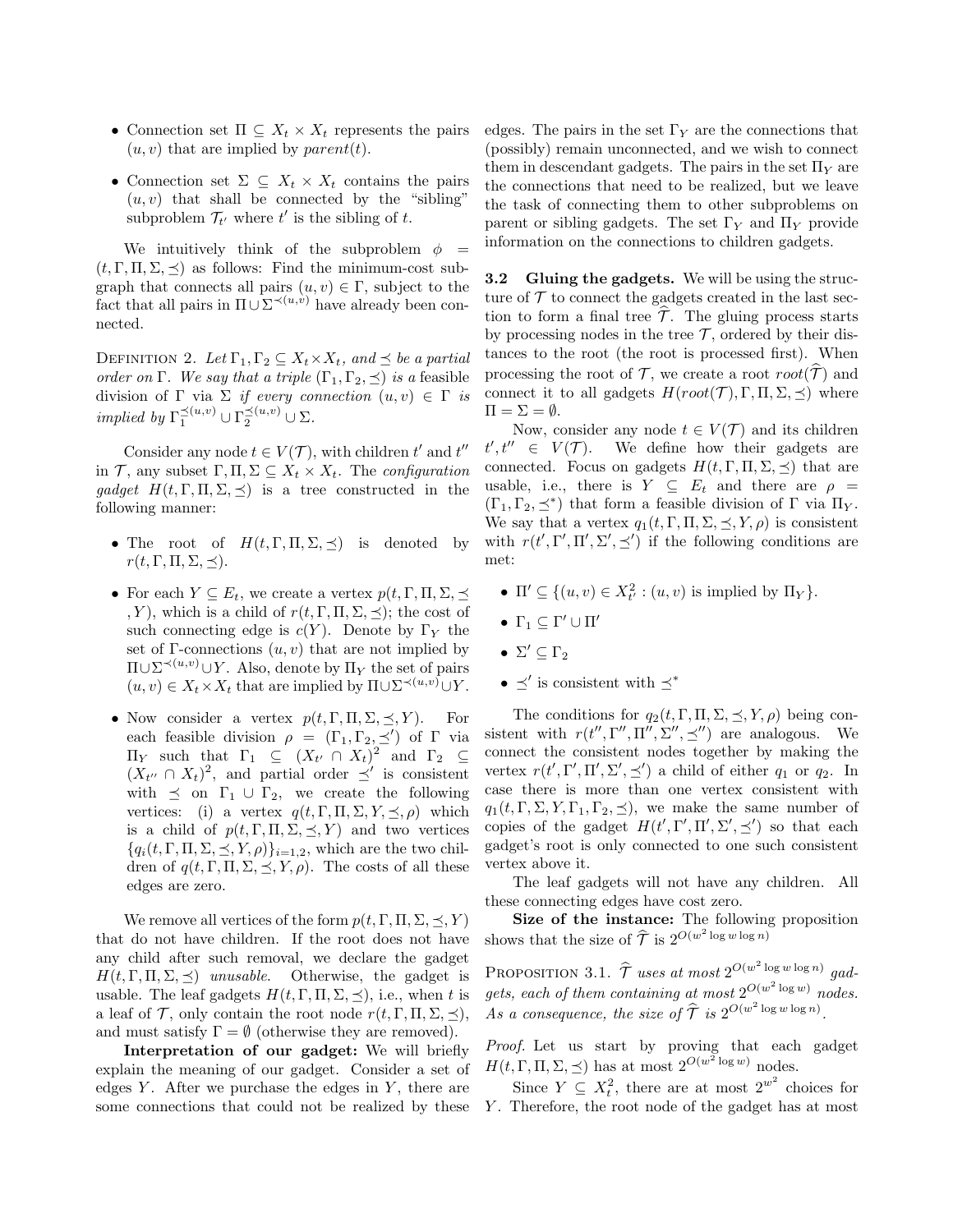

Figure 1: Structure of a gadget. Red edges have positive cost and represent subsets of edges in G

 $2^{O(w^2)}$  children. Each of these nodes  $p_Y$  has a child for each feasible division of  $\Gamma$  via  $\Pi_Y$ . if the following hold:

A feasible division is a triple  $(\Gamma_1, \Gamma_2, \preceq)$ . The number of possibilities for  $\Gamma_1$ ,  $\Gamma_2$  is at most  $2^{w^2}$ , as they are subsets of  $X_t^2$ , which has size at most  $w^2$ . We can see  $\preceq$  as a subset of a total ordering of  $X_t^2$ , and there are at most  $(w^2)! \leq 2^{2w^2 \log w}$  such total orderings. Since each total ordering has at most  $2^{w^2}$  subsets, we have at most  $2^{O(w^2 \log w)}$  possibilities for a partial order and, therefore, we have in total at most  $2^{O(w^2 \log w)}$  choices for a feasible division. This, together with the two children of each node  $q_\rho$  makes for at most  $2^{O(w^2 \log w)}$ nodes inside the gadget.

The proof follows by showing that each gadget has at most  $2^{O(w^2 \log w)}$  children.  $root(\widehat{\mathcal{T}})$  has at most  $2^{O(w^2)}$ children, since  $\Gamma \subseteq X_r^2$ , and  $X_r = O(w)$ . Therefore, the number of subsets  $\Gamma$  is bounded by  $2^{O(w^2)}$ . Now, each gadget also has at most  $2^{O(w^2 \log w)}$  children, since there are at most  $2^{O(w^2)}$  ways to choose  $\Gamma'$ ,  $\Pi'$ ,  $\Sigma'$  and at most  $2^{O(w^2 \log w)}$  ways to choose  $\preceq'$  for the child t' of t. This also implies that, if  $\widehat{\mathcal{T}}$  has height  $O(\log n)$ , then the number of gadgets is in total  $2^{O(w^2 \log w \log n)}$ .

**Groups:** For each leaf node  $t \in V(\mathcal{T})$ , we add the node  $r(t, \Gamma, \Pi, \Sigma, \preceq)$  into the group  $S_i$  if and only if there is an ancestor  $r(t', \Gamma', \Pi', \Sigma', \preceq')$  such that vertex  $u \in S_i$ and  $(s, u) \in \Pi' \cup \Gamma'^{\preceq (s, u)} \cup \Sigma'^{\prec (s, u)}.$ 

**Feasible Solution for**  $\hat{\tau}$ **:** We shall define a GST instance on the configuration tree  $\hat{\mathcal{T}}$ . However, we also enforce degree bounds on certain nodes in a feasible solution. This is required to ensure that all feasible GST solutions to the original problem are embedded in the configuration tree. On the other hand, given a solution to the new instance, we can construct a feasible solution to the original problem with same cost.

A subtree  $\widehat{\mathcal{Q}}$  is a feasible solution to DC-GST on  $\widehat{\mathcal{T}}$ 

- The root gadget is in  $\widehat{\mathcal{Q}}$ .
	- Every group  $S_i$  is reachable from the root gadget.
	- For a non-leaf gadget, a node of type  $q(t, \Gamma, \Pi, \Sigma, \preceq)$  $(Y, \rho)$  has 2 children (degree 3).
	- All other non-leaf node have exactly 1 child  $(root(\hat{\mathcal{T}})$  has degree 1, all others have degree 2).

In Section 4, we show how to modify the GKR rounding algorithm in order to accommodate these additional constraints.

Now we proceed to prove the correctness of our construction. Specifically, we show that given any feasible GST solution to the original problem, there exists a feasible solution  $\mathcal Q$  to DC-GST on  $\mathcal T$  of the same cost - we call this the completeness property of our construction. On the other hand, given a feasible solution to DC-GST on  $\hat{\mathcal{T}}$ , we demonstrate a polynomial time construction of a solution to GST of the original instance with the same cost - we refer to this as the soundness property.

3.3 Completeness. We devote this section to prove the following lemma, which shows the existence of a feasible solution to DC-GST on  $\mathcal T$  that has the same cost as an optimal solution to the original GST instance.

LEMMA 3.2. Any feasible solution  $E' \subseteq E(G)$  for the original GST problem can be turned into a feasible solution  $F \subset E(\hat{\mathcal{T}})$  for the new problem on  $\hat{\mathcal{T}}$  such that  $c(F) = c(E').$ 

To prove the lemma, we will show that we can choose, for each node  $t \in \mathcal{T}$ , a configuration gadget  $H(t)$  for t such that all groups are covered. We also argue that the total cost incurred is at most  $c(E')$ .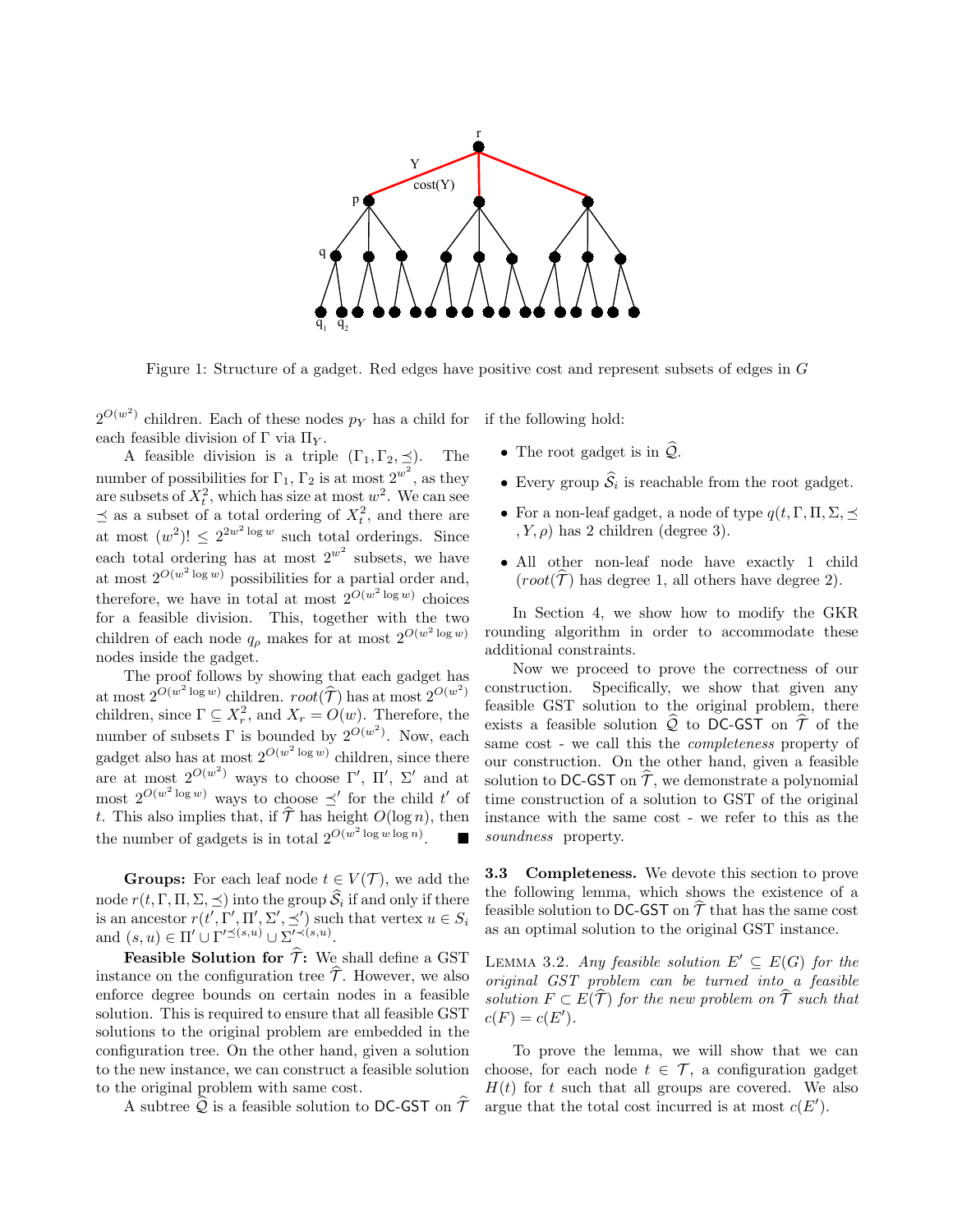

Figure 2: Gluing the gadgets: ovals represent individual gadgets, connected by bold lines. The leftmost three gadgets and the rightmost three gadgets correspond to the left and right children of the node in  $\tau$  associated with the center gadget.

Let us first introduce a structural lemma that we need for the proofs in this section.

LEMMA 3.3. (MONOCHROMATIC LEMMA) Let  $G$  be any graph and  $\hat{T}$  be a tree decomposition of G. Consider any bag  $\hat{v} \in V(\hat{T})$  and a pair of vertices  $x, y \in X_{\hat{v}}$ . Suppose G has an  $x, y$ -path P of length at least 2 such that no vertex  $z \in V(P) - \{x, y\}$  is in the bag  $\hat{v}$ . Then there is a tree  $\hat{T}'$  in  $\hat{T} - \hat{v}$  such that, for any edge  $ab \in E(P)$ ,  $\hat{T}'$  has a bag  $\hat{u}$  that contains both a and b. That is, every edge ab  $\in E(P)$  appears in  $\hat{T}'$ .

Proof. We will prove a stronger statement: for any subpath  $(a, z, b)$  of P, any (maximal) connected component  $\hat{T}'$  in  $\hat{T} - \hat{v}$  that has a bag  $\hat{u}$  containing both a and z must have a bag containing both  $z$  and  $b$ . (Note that  $P$ has such subpath  $(a, z, b)$  because it has length at least 2.)

We prove this statement by contradiction. Assume that  $\hat{T'}$  is a component that contradicts the claim. Then  $\hat{T}'$  has a bag  $\hat{u}$  containing both a and z but has no bag containing both  $z$  and  $b$ . By the definition of tree decomposition, there must be a bag  $\hat{w}$  that contains both z and b, and  $\hat{w} \neq \hat{v}$  because  $z \notin \text{Bag}(\hat{v})$  by our assumption on  $P$ . So, there exists a (maximal) connected component  $\hat{T}''$  in  $\hat{T} - \hat{v}$  distinct from  $\hat{T}'$  that contains  $\hat{w}$ . Observe that both bags  $\hat{u}$  and  $\hat{w}$  contain z. By the property of tree decomposition, the set of all bags containing z induces a connected component in  $\tilde{T}$ ,

but this is not possible because  $\hat{T}'$  and  $\hat{T}''$  are distinct components in  $\hat{T} - \hat{v}$  and  $z \notin X_{\hat{v}}$ . Thus, we have a contradiction.

Therefore, any connected component  $\hat{T}'$  that has a bag  $\hat{u}$  containing both a and z, for some edge  $az \in E(P)$ , must have a bag containing  $p$  and  $q$  for any edge  $pq \in E(P)$ , and the lemma follows.

# Choosing the gadgets:

We start by defining a partial ordering  $\preceq^{E'}$  over  $V(G)^2$  (more specifically, over E'). This way, we can easily define the required partial orderings on the gadgets as restrictions of  $\preceq^{E'}$  to the relevant subsets.

Let  $P_{uv} \subseteq E'$  be the simple path between u and v in E'. We define  $(u_1, v_1) \preceq^{E'} (u_2, v_2)$  if  $P_{u_1v_1} \subseteq P_{u_2v_2}$ .

Let us now fix some  $t \in \mathcal{T}$  and let  $t' \in \mathcal{T}$  be the sibling of  $t$ . If  $t$  has no sibling (i. e.  $t$  is the root), then  $\Pi = \Sigma = \emptyset$ . Otherwise, consider the partition of  $\mathcal T$  into  $\mathcal{T}_t$ ,  $\mathcal{T}_{t'}$  and  $\mathcal{T} - (\mathcal{T}_t \cup \mathcal{T}_{t'})$ . We will define  $\Gamma$ ,  $\Sigma$ , and  $\Pi$ according to the connectivity in each of these partitions. More specifically:

$$
\Pi = \{(u, v) \in X_t^2 : u, v \text{ are connected in}
$$

$$
E' \cap G[\mathcal{T} - (\mathcal{T}_t \cup \mathcal{T}_{t'})]\}
$$

$$
\Gamma = \{(u, v) \in X_t^2 : u, v \text{ are connected in}
$$

$$
E' \cap G[\mathcal{T}_t]\} - \Pi
$$

 $\Sigma = \{(u, v) \in X_t^2 : u, v \text{ are connected in }\}$  $E' \cap G[\mathcal{T}_{t'}]\}-\Pi$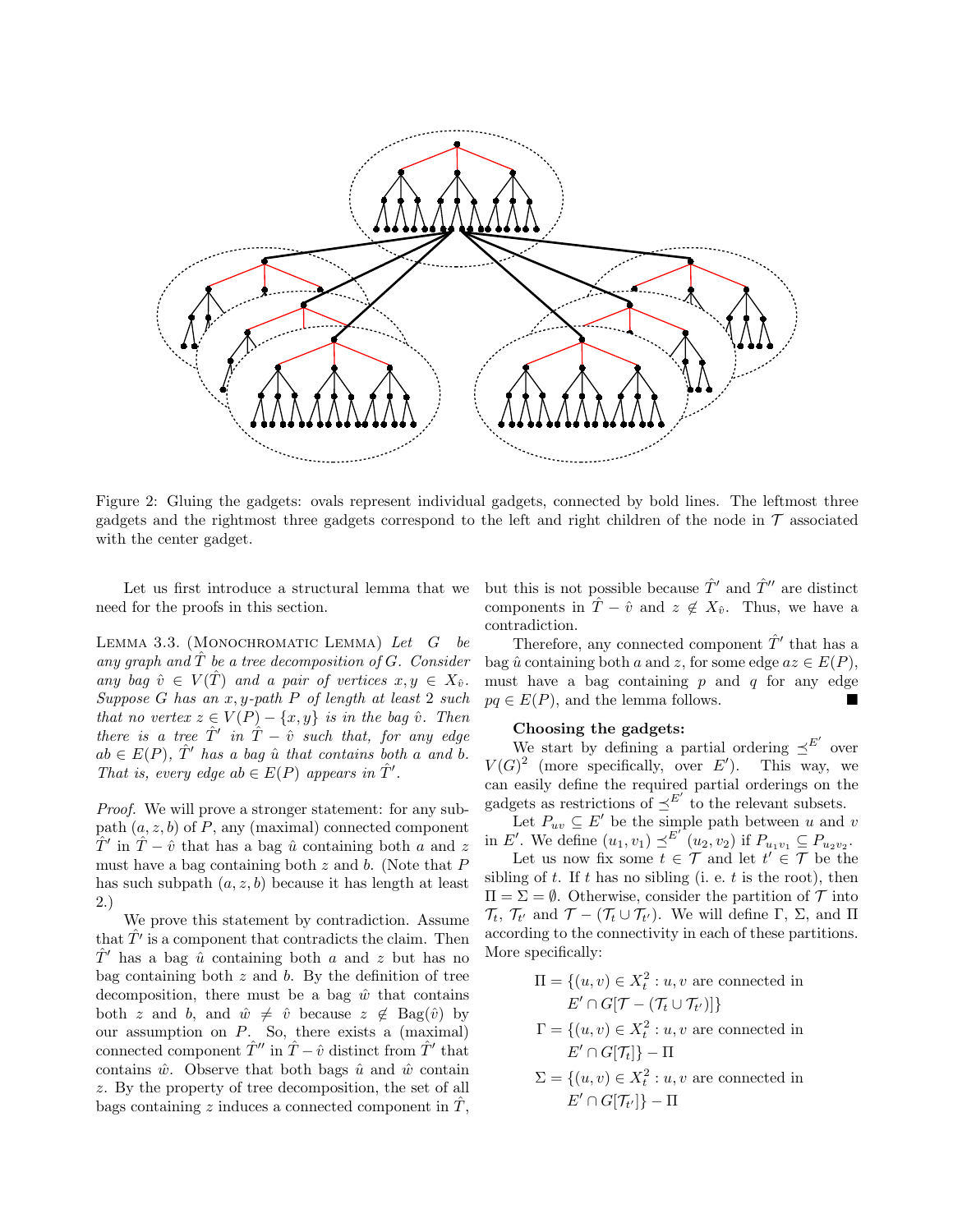These sets along with the restriction  $\preceq$  of  $\preceq^{E'}$  to  $\Gamma \cup \Sigma$ , specify the gadget  $H(t) = H(t, \Gamma, \Pi, \Sigma, \preceq)$  that we choose. We now specify the edges in the gadget that belong to our solution  $F$ .

First, let  $Y = E_t \cap E'$ . We add to F the edge that connects  $r(t, \Gamma, \Pi, \Sigma, \preceq)$  to  $p := p(t, \Gamma, \Pi, \Sigma, \preceq, Y)$ . Such a node must exist since  $Y \subseteq E_t$ .

Next, we define  $\rho = (\Gamma_1, \Gamma_2, \preceq')$ , and prove it is a feasible division of  $\Gamma$  via  $\Pi_Y$ . This implies that the node  $q = q(t, \Gamma, \Pi, \Sigma, \preceq, Y, \rho)$  exists, and thus we add to F edge  $(p, q)$ , as well as the edges connecting q to its children. As before, we define  $\preceq'$  as a restriction of  $\preceq^{E'}$ to  $\Gamma_1 \cup \Gamma_2$ .

Let  $t_1$ ,  $t_2$  be the children of t in  $\mathcal T$ . We define  $\Gamma_1$ ,  $\Gamma_2$  as follows:

$$
\Gamma_i = \{(u, v) \in (X_t \cap X_{t_i})^2 : u, v \text{ are connected in}
$$
  

$$
E' \cap G[\mathcal{T}_{t_i}] \} - \Pi
$$

The following claim implies that  $\rho$  is a feasible division of Γ via  $\Pi_Y$ .

CLAIM 1. For any  $(u, v) \in \Gamma$ ,  $(u, v)$  is implied by  $\Gamma_1^{\preceq (u,v)} \cup \Gamma_2^{\preceq (u,v)} \cup \Pi_Y$ 

*Proof.* Let P be the path between u and v in  $E'$ . Since  $(u, v) \in \Gamma$ , then this path must exist in  $G[\mathcal{T}_t]$ . Let  $u = w_1, w_2, \ldots, w_k = v$  be all the vertices in  $P \cap X_t$ , in the order that they appear in  $P$ . Now, for each pair  $(w_i, w_{i+1})$  there are two possibilities:

- $(w_i, w_{i+1})$  is an edge in  $G[X_t]$ . In this case, then either  $(w_i, w_{i+1}) \in E_t$ , which implies that  $(w_i, w_{i+1}) \in Y$ , or  $(w_i, w_{i+1}) \notin E_t$ , in which case the edge must be in some ancestor bag of  $t$ , which implies that  $(w_i, w_{i+1}) \in \Pi$ .
- $(w_i, w_{i+1})$  represents a path of length at least 2 in the graph  $G[\mathcal{T}_t]$ . In this case, since there is no vertex  $z \in X_t - \{w_i, w_{i+1}\}\$ in the path, then by Lemma 3.3, the path between  $w_i$  and  $w_{i+1}$  in  $E'$ is fully contained in either  $G[\mathcal{T}_{t_1}]$  or  $G[\mathcal{T}_{t_2}]$ . In any case,  $(w_i, w_{i+1}) \in \Gamma_1 \cup \Pi$  or  $(w_i, w_{i+1}) \in \Gamma_2 \cup Pi$ .

We conclude that, since  $(w_i, w_{i+1}) \preceq (u, v)$  for all  $i \in [k-1]$ , then  $(u, v)$  is implied by  $\Gamma_1^{\preceq (u, v)} \cup \Gamma_2^{\preceq (u, v)} \cup \Pi_Y$ (through path  $P$ ).

Let  $Y_t$  be the chosen Y for gadget  $H(t)$ . Notice that, since the only edges in  $\hat{\mathcal{T}}$  with positive cost are those connecting  $p$  to the root of the gadget, the total

cost of this solution is:

$$
\sum_{t \in V(\mathcal{T})} c(Y_t) = \sum_{t \in V(\mathcal{T})} c(E_t \cap E')
$$

$$
= \sum_{e \in E'} c(e) = c(E')
$$

The second equality comes from the fact that each edge is in exactly one bag  $t \in \mathcal{T}$ . We conclude that  $c(F) = c(E').$ 

# Connecting the gadgets:

Let  $t, t', t'' \in V(\mathcal{T})$  such that  $t', t''$  are the children of t. We show that the edges connecting  $H(t)$  to  $H(t')$  and  $H(t'')$  exist, and add them to F. Let  $H(t) = H(t, \Gamma, \Pi, \Sigma, \preceq), H(t') = H(t', \Gamma', \Pi', \Sigma', \preceq')$ ) and  $H(t'') = H(t'', \Gamma'', \Pi'', \Sigma'', \preceq'')$  be the chosen gadgets for  $t, t'$ , and  $t''$ .

We show that, for the choices presented for Y and  $\rho = (\Gamma_1, \Gamma_2, \preceq)$  in  $H(t)$ , we satisfy all the properties for the connection of the gadgets, and therefore the desired edges exist. We now prove the properties for  $t'$ . The properties for  $t''$  are proved analogously.

It is clear that  $\preceq'$  is consistent with  $\preceq^*$ , as both these partial orders are restrictions of the same partial order  $\preceq^{E'}$ .

Let us recall the definitions of  $\Sigma'$  and  $\Gamma_2$ .

$$
\Sigma' = \{(u, v) \in X_{t'}^2 : u, v \text{ are connected in}
$$

$$
E' \cap G[\mathcal{T}_{t''}]\} - \Pi'
$$

$$
\Gamma_2 = \{(u, v) \in (X_t \cap X_{t''})^2 : u, v \text{ are connected in}
$$

$$
E' \cap G[\mathcal{T}_{t''}]\} - \Pi
$$

From these definitions, we can see that  $\Sigma' \subseteq \Gamma_2$ , since  $\Pi \cap X_{t'}^2 \subseteq \Pi'$ , and for every  $(u, v) \in \Sigma'$ ,

$$
u, v \in X_{t'} \cap G[\mathcal{T}_{t''}] = X_{t'} \cap X_{t''} \subseteq X_t \cap X_{t''}
$$

Similarly, we can deduce that  $\Gamma_1 \subseteq \Gamma' \cup \Pi'$  from the definitions of  $\Gamma_1$  and  $\Gamma'$ .

Finally, we need to prove that

$$
\Pi' \subseteq \{(u, v) \in X_{t'}^2 : (u, v) \text{ is implied by } \Pi_Y\}
$$

Recall that  $\Pi_Y = \{(u, v) :$  $(u, v)$  is implied by  $\Pi \cup Y \cup \Sigma^{\prec (u, v)}$ The following claim implies the property.

CLAIM 2. If  $(u, v) \in \Pi'$ , then  $(u, v)$  is implied by  $\Pi \cup Y \cup \Sigma^{\prec (u,v)}.$ 

*Proof.* Let P be the path between u and v in E',  $\hat{t}$ be the sibling of t, and  $p(t)$  the parent node of t. Since  $(u, v) \in \Pi'$ , then P must be contained in  $G' :=$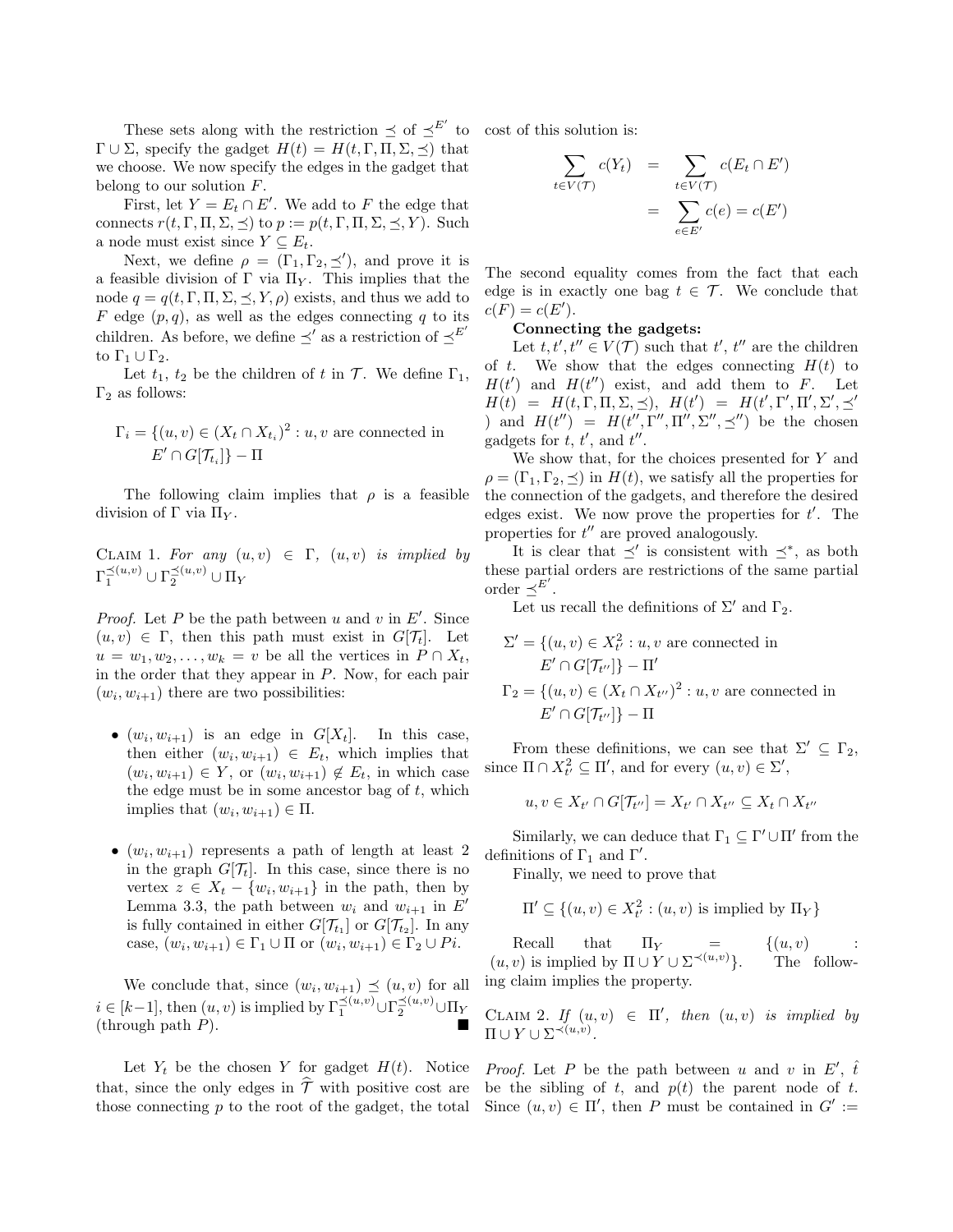$G[\mathcal{T} - (\mathcal{T}_{t'} \cup \mathcal{T}_{t''})]$ . Let  $w_1, \ldots, w_k$  be all the vertices in  $P \cap X_{p(t)}$ , in the order that they appear in P.

If  $P \cap X_{p(t)} = \emptyset$ , then u and v must be connected in  $E_t - E_{p(t)}$ , by the properties of the tree decomposition. Then,  $P \subseteq Y$ . Otherwise, the edges of P connecting u to  $w_1$  and  $w_k$  to v are contained in  $E_t - E_{p(t)}$ , and therefore are contained in Y .

Now, for each pair  $(w_i, w_{i+1})$  there are two possibilities:

- $(w_i, w_{i+1})$  is an edge in  $G[X_{p(t)}]$ . In this case, then  $(w_i, w_{i+1})$  is either in  $E_{p(t)}$  or in the bag of some ancestor of  $p(t)$ . In any case, this implies that  $(w_i, w_{i+1}) \in \Pi.$
- $(w_i, w_{i+1})$  represents a path of length at least 2 in the graph  $G'$ . In this case, since there is no vertex  $z \in X_{p(t)} - \{w_i, w_{i+1}\}\$ in the path, then by Lemma 3.3, the path between  $w_i$  and  $w_{i+1}$  in E' is fully contained in either  $G[\mathcal{T}-\mathcal{T}_{p(t)}], G[\mathcal{T}_t],$  or  $G[X_t]$ . In the first and second cases, this implies  $(w_i, w_{i+1})$ is in  $\Pi$  or  $\Sigma \cup \Pi$ , respectively. If  $(w_i, w_{i+1}) \in G[X_t]$ , then either it is in  $E_t$  or in the bag of some ancestor,

which implies it is either contained in  $Y$  or in  $\Pi$ .

In any of the previous cases,  $(w_i, w_{i+1})$  is contained in either Y,  $\Pi$ , or  $\Sigma$ . We conclude that, since  $(w_i, w_{i+1}) \prec (u, v)$  for all  $i \in [k-1]$ , as well as  $(u, w_1) \prec (u, v)$  and  $(w_k, v) \prec (u, v)$ , then  $(u, v)$  is implied by  $\Pi \cup Y \cup \Sigma^{\prec (u,v)}$  (through path P).

### Covering the groups:

We will now show that the solution  $F$  covers all the groups of the instance. We first observe that each leaf of F corresponds to the gadget chosen for a leaf t of  $\mathcal{T}$ , with  $\Gamma = \emptyset$ .

Now, let us consider, for any group  $S_i$ , the vertex  $u \in S_i$  connected by  $E'$  to s. Take any bag t such that  $u \in X_t$  and  $u \notin X_{p(t)}$  (or t is the root). Now, consider the path P between s and u in E'. Let t' be the sibling of t, and  $p(t)$  the parent node of t. Let  $s = w_1, \ldots, w_k$ be all the vertices in  $P \cap X_{p(t)}$ , in the order that they appear in P.

Notice that, by the properties of the tree decomposition, we get that  $(w_k, u) \in \Gamma$ , because the edges of P connecting  $w_k$  to u are contained in

$$
G\left[\left(\bigcup_{\hat{t}\in\mathcal{T}_t}X_{\hat{t}}-X_{p(t)}\right)\cup w_k\right]
$$

Now, for each pair  $(w_i, w_{i+1})$  there are two possibilities:

•  $(w_i, w_{i+1})$  is an edge in  $G[X_{p(t)}]$ . In this case, then  $(w_i, w_{i+1}) \in \Pi.$ 

•  $(w_i, w_{i+1})$  represents a path of length at least 2 in the graph  $G'$ . In this case, since there is no vertex  $z \in X_{p(t)} - \{w_i, w_{i+1}\}\$ in the path, then by Lemma 3.3, the path between  $w_i$  and  $w_{i+1}$  in  $E'$  is fully contained in either  $G[\mathcal{T}-\mathcal{T}_{p(t)}], G[\mathcal{T}_{t'}],$  or  $G[X_t].$ This implies that  $(w_i, w_{i+1})$  is in  $\Pi$ ,  $\Sigma \cup \Pi$ , or  $\Gamma \cup \Pi$ , respectively.

In any of the previous cases,  $(w_i, w_{i+1})$  is contained in either  $\Pi$ ,  $\Gamma$  or  $\Sigma$ . We conclude that, since  $(w_i, w_{i+1}) \prec (s, u)$  for all  $i \in [k-1]$  and  $(w_k, u) \preceq (s, u)$ , then  $(u, v)$  is implied by  $\Pi \cup \Gamma^{\preceq (s, u)} \cup \Sigma^{\prec (s, u)}$  (through path P).

3.4 Soundness. We argue that, given any feasible solution  $\widehat{Q}$  to DC-GST on  $\widehat{T}$ , we can construct a solution to the GST problem on graph G with groups  $S_i, i =$  $1, 2, \ldots, k$  and source node s.

We say that a gadget  $H(t, \Gamma, \Pi, \Sigma, \preceq)$  is *active* if  $r(t, \Gamma, \Pi, \Sigma, \preceq)$  is connected to the root gadget in  $\mathcal{Q}$ .

Now we define  $E' \subseteq E(G)$  in the original input graph as follows: For each active gadget for  $t \in V(\mathcal{T})$ , let  $Y \subseteq E(G[X_t])$  be the subset of edges bought inside this gadget. We add Y to E'. Notice that  $c(E') \leq c(\hat{Q})$ . For each  $t \in V(\mathcal{T})$ , define  $E'_t$  to include all edges in  $E'$ that appear in some bag node of the subtree  $\mathcal{T}_t$ .

The next lemma guarantees the connectivity between a pair of vertices  $u, v$ .

LEMMA 3.4. For any active gadget  $H(t, \Gamma, \Pi, \Sigma, \preceq)$ , if  $(u, v) \in \Gamma^{\preceq (u, v)} \cup \Pi \cup \Sigma^{\prec (u, v)}$ , then u and v are connected in  $E'$ .

We defer the proof of Lemma 3.4 to Section 3.5. Given Lemma 3.4, we show that the chosen edges form a feasible solution to GST, i.e., there is a path from the source s to every group  $S_i$ .

COROLLARY 3.1. Every group  $S_i$  is connected to source  $s$  in  $E'$ .

*Proof.* Since  $\widehat{Q}$  is a feasible solution of DC-GST to  $\widehat{T}$ , there exists an active leaf gadget  $H(t, \Gamma, \Pi, \Sigma, \preceq)$  in  $\widehat{Q}$ such that  $H \in S_i$ . Moreover, by definition of a group node and the fact that source  $s$  is part of every bag  $t$ , H must have an ancestor  $r(t', \Gamma', \Pi', \Sigma', \preceq')$  such that  $\exists u \in S_i \text{ and } (s, u) \in \Pi' \cup \Gamma'^{\preceq (s, u)} \cup \Sigma'^{\prec (s, u)}$ . Applying Lemma 3.4 at gadget root  $r(t', \Gamma', \Pi', \Sigma', \preceq'), (s, u)$  are connected in  $E'$ .

## 3.5 Proof of Lemma 3.4.

Lemma 3.5. (Γ-Lemma) The following statement holds for all active gadgets  $H(t, \Gamma, \Pi, \Sigma, \preceq)$ :

 $(\forall (u, v) \in \Gamma)(u, v)$  is implied by  $E'_t \cup \Pi \cup \Sigma^{\prec (u, v)}$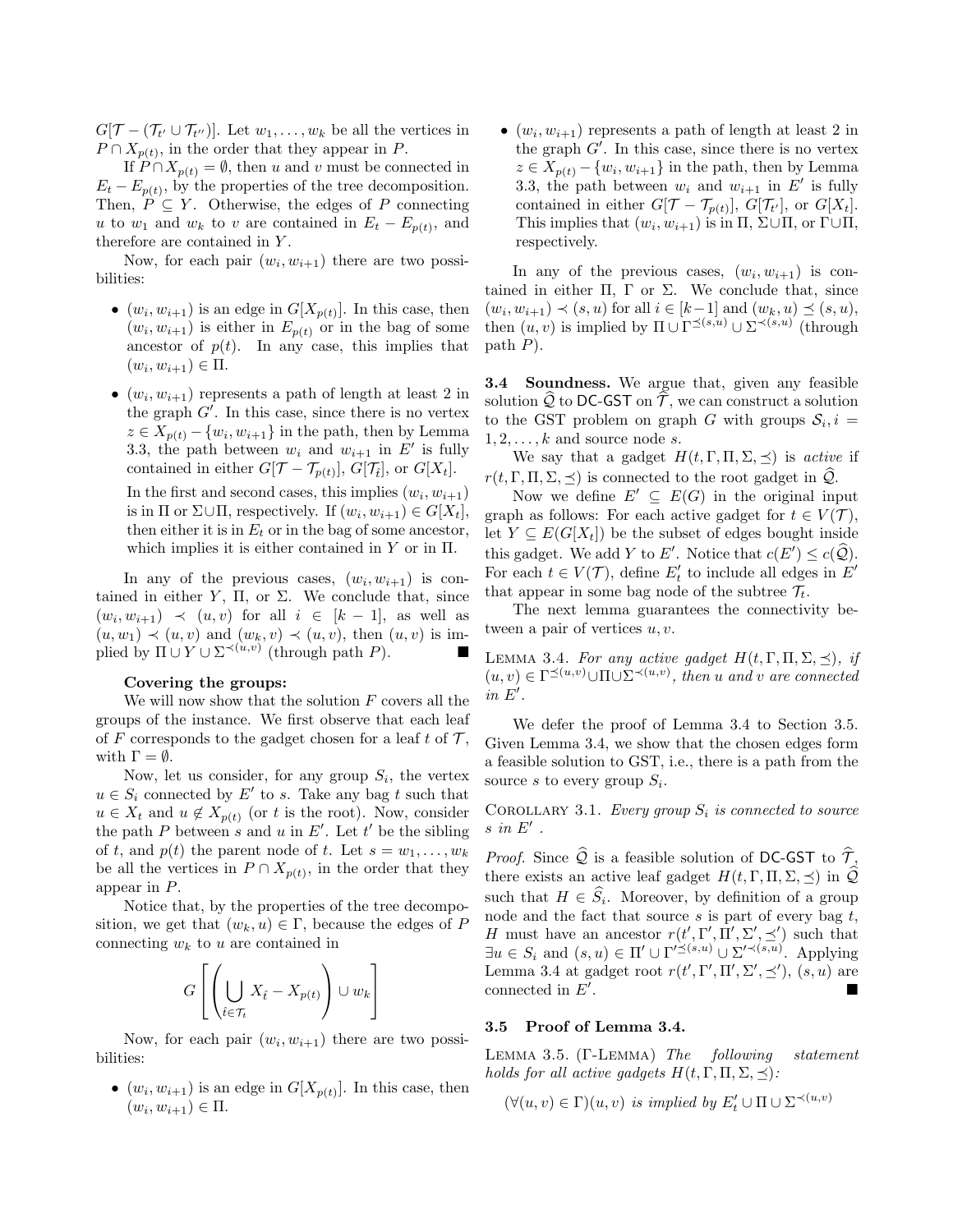Proof. We will prove that the statement holds for all  $(u, v) \in \Gamma$  by induction from leaf to root. At the leaf, we have  $\Gamma = \emptyset$ , so the statement trivially holds.

Now consider any node  $r(t, \Gamma, \Pi, \Sigma, \preceq)$  that has  $r(t', \Gamma', \Pi', \Sigma', \preceq')$  and  $r(t'', \Gamma'', \Pi'', \Sigma'', \preceq'')$  as descendants for which the induction hypothesis holds. Note that due to enforcement of degree bounds in the solution  $\mathcal{Q}$ , the descendant nodes are part of active gadgets. Consider any  $(u, v) \in \Gamma$ . If  $(u, v) \notin \Gamma_Y$ , we are immediately done, since  $(u, v)$  is implied by  $Y \cup \Sigma^{\prec (u, v)} \cup \Pi \subseteq$  $E'_t \cup \Sigma^{\prec (u,v)} \cup \Pi.$ 

So, we assume that  $(u, v) \in \Gamma_Y$ . Then  $u =$  $w_0, \ldots, w_\ell = v$  such that, for all  $\alpha$ , we have one of the following cases:

- $(w_{\alpha}, w_{\alpha+1}) \in \Pi \cup \Sigma^{\prec (u,v)} \cup Y$ , in which case we are again done.
- $(w_\alpha, w_{\alpha+1}) \in \Gamma_1^{\preceq (u,v)}$ . By the properties of connections in the configuration tree  $\mathcal{T}, (w_{\alpha}, w_{\alpha+1}) \in \Gamma_1$ is implied by  $\Gamma' \cup \Pi'$ .

We can then write  $w_{\alpha} = v_0, v_1, \ldots, v_{\ell'} = w_{\alpha+1},$ such that one of the following happens:

- 1.  $(v_{\beta}, v_{\beta+1}) \in \Pi'$ . Then we would be done, since  $\Pi'$  can be implied by  $\Pi_Y$ , which is implied by  $\Pi \cup Y \cup \Sigma^{\prec (v_\beta, v_{\beta+1})}$ ; remark that  $(v_\beta, v_{\beta+1}) \preceq$  $(u, v)$ .
- 2.  $(v_{\beta}, v_{\beta+1}) \in \Gamma'.$ We prove this via Claim 3.
- $(w_\alpha, w_{\alpha+1}) \in \Gamma_2^{\preceq (u,v)}$  A similar proof follows for this case.

CLAIM 3. Any  $(x, y) \in \Gamma' \cup \Gamma''$  is implied by  $E'_{t'} \cup E'_{t''} \cup$  $\Pi' \cup \Pi''$ .

Proof. We need a definition in order to apply induction.

DEFINITION 3. The rank R of a connection  $(x, y) \in \Gamma'$ is recursively defined as,

$$
\mathcal{R}(x, y) = 0 \text{ if } \Sigma'^{\prec'(x, y)} = \emptyset
$$
  
= 1 + \max<sub>(u, v) \in \Sigma'^{\prec'(x, y)}} \mathcal{R}(u, v)</sub>

We define  $\mathcal{R}(x, y)$  for  $(x, y) \in \Gamma''$  in a similar fashion replacing  $\Sigma'$  with  $\Sigma''$  and  $\preceq'$  with  $\preceq''$ .

PROPOSITION 3.2. The rank function  $R$  is well defined.

The rank function is defined for all connections in  $\Sigma' \cup \Sigma''$ . Indeed this is the case since  $\Sigma' \subseteq \Gamma''$  and  $\Sigma'' \subseteq \Gamma'$ . Moreover, the two partial orders  $\preceq', \preceq''$  are consistent by definition.

Now we prove the claim by induction on rank of  $(x, y)$ . Assume first that  $(x, y) \in \Gamma'$ . Applying the induction hypothesis of Lemma 3.5 on the node  $r(t', \Gamma', \Pi', \Sigma', \preceq'),$  we get that  $(x, y)$  is implied by  $E'_{t'} \cup \Pi' \cup \Sigma'^{\prec'(x,y)}$ . Now we use induction on  $\mathcal{R}(x,y)$ . The base case if  $\mathcal{R}(x,y) = 0$ , in which case  $\sum^{1} \zeta'(x,y)$ is empty and we are done. Assume the statement holds for all connections  $(x', y')$  with  $\mathcal{R}(x', y') \leq m$ . Let  $\mathcal{R}(x, y) = m + 1$ .  $(x, y)$  is implied by a sequence  $x = u_0, u_1, \dots, u_l = y$  such that  $\mathcal{R}(u_i, u_{i+1}) \leq m$  and  $(u_i, u_{i+1} \in E'_{t'} \cup \Pi' \cup \Sigma'^{\prec'(x,y)}$ . The only non-trivial case is  $(u_i, u_{i+1} \in \Sigma'^{\prec'(x,y)}$ . By definition of edges in the configuration tree  $\hat{\mathcal{T}}$ ,  $(u_i, u_{i+1} \in \Gamma'' \cup \Pi''$ . Again, we are done if  $(u_i, u_{i+1}) \in \Pi''$ . If  $(u_i, u_{i+1}) \in \Gamma''$ , then we can apply induction hypothesis on  $\mathcal{R}(u_i, u_{i+1})$  and hence  $(u_i, u_{i+1})$  is implied by  $E'_{t'} \cup E'_{t''} \cup \Pi' \cup \Pi''$  which gives us that  $(x, y)$  is implied by  $E'_{t'} \cup E'_{t''} \cup \Pi' \cup \Pi''$ .

This gives us the proof for Γ-Lemma.

Now we proceed to prove a second lemma which will directly give us a proof to Lemma 3.4.

LEMMA 3.6.  $(\Pi$ -LEMMA) The following statement holds for all active gadget roots  $r(t, \Gamma, \Pi, \Sigma, \prec)$ :

 $(\forall (u, v) \in \Pi \cup \Sigma)$   $(u, v)$  is connected by some path in E'

Proof. We show this by induction from root-to-leaf. At the root,  $\Sigma \cup \Pi = \emptyset$ , so the statement holds trivially.

Now consider a node  $r(t, \Gamma, \Pi, \Sigma, \preceq)$  for which the statement holds. We will show that it also holds for both  $r(t', \Gamma', \Pi', \Sigma', \preceq')$  and  $r(t'', \Gamma'', \Pi'', \Sigma'', \preceq'')$  where  $t', t''$  are the children of t in  $\mathcal{T}$ .

Consider  $(u, v) \in \Pi'$ , so  $(u, v)$  is implied by

$$
\Pi_Y = \{(a, b): (a, b) \text{ is implied by } \Pi \cup Y \cup \Sigma^{\prec (a, b)}\}
$$

So  $u = w_0, \ldots, w_\ell = v$  where  $(w_i, w_{i+1})$  belongs to one of the following cases:

- $(w_i, w_{i+1}) \in \Pi$ , we would be done by induction hypothesis.
- $(w_i, w_{i+1}) \in Y$ , we would be done because  $Y \subseteq$  $E'-E'_t.$
- $(w_i, w_{i+1}) \in \Sigma$ , we are also done by induction hypothesis.

Now consider  $(u, v) \in \Sigma' \subseteq \Gamma'' \cup \Pi''$ . We apply the Γ-Lemma to say that  $(u, v)$  is implied by  $E'_t \cup \overline{\Pi''} \cup$  $\sum^{\prime\prime} \prec^{\prime\prime}(u,v)$ . This means that  $u = w_0, \ldots, w_\ell = v$  where  $(w_i, w_{i+1})$  is in one of these cases:

•  $(w_i, w_{i+1}) \in E'_{t''}$ , and we would be done.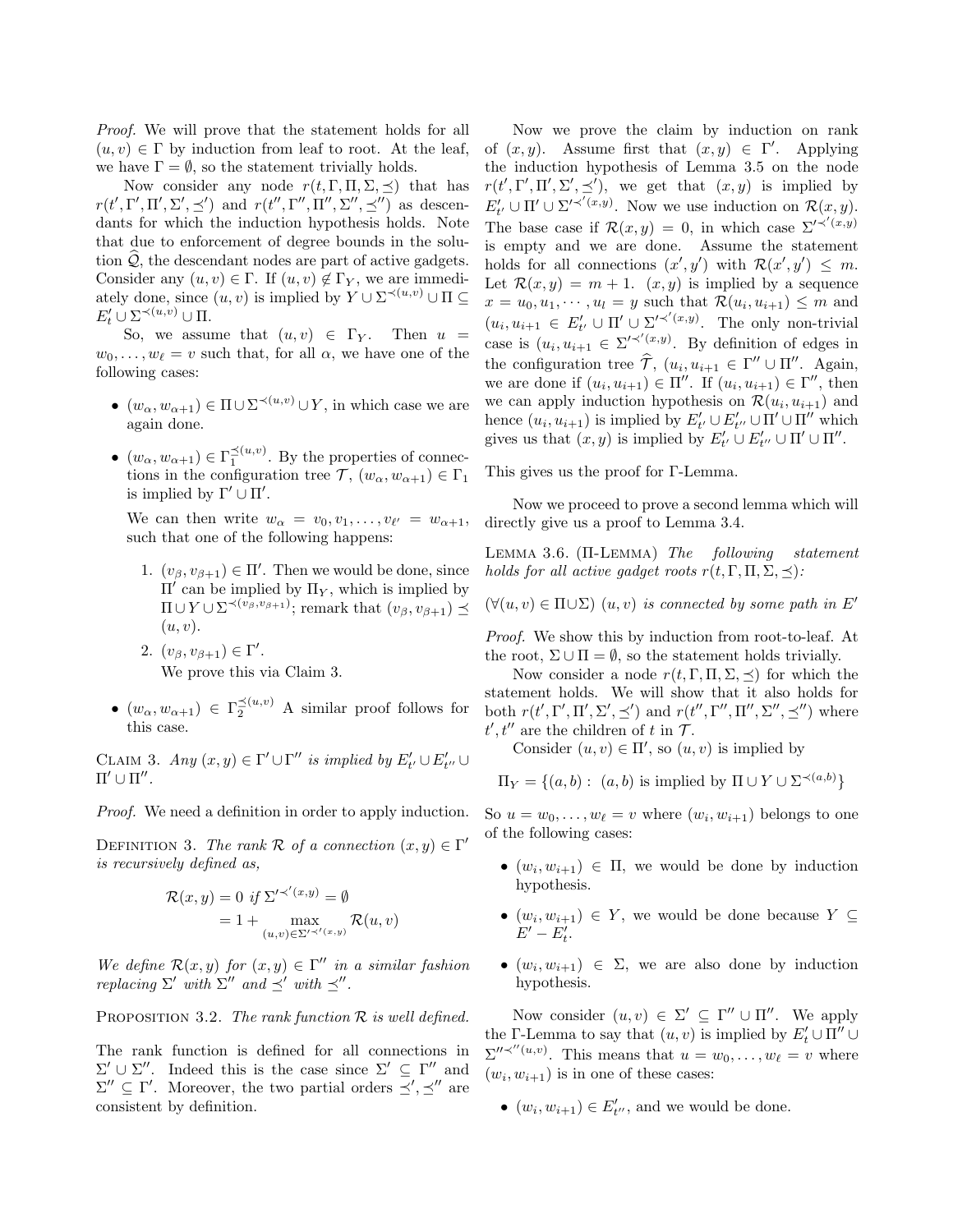- $\bullet$   $(w_i, w_{i+1}) \in \Pi''$ . We do the same analysis as above and would be done.
- $(w_i, w_{i+1}) \in \Sigma''^{\prec''(u,v)}$ . By definition,  $(w_i, w_{i+1}) \in$  $\Gamma' \cup \Pi'$ . If  $(u, v) \in \Pi'$ , we are again done. If  $(w_i, w_{i+1}) \in \Gamma'$ , then by Claim 3,  $(u, v)$  is implied by  $E'_{t'} \cup E'_{t''} \cup \Pi' \cup \Pi''$ . This gives us the lemma since  $\Pi' \cup \overline{\Pi''} \subseteq \Pi$  and any element in  $\Pi$  is connected by  $E'$  by induction hypothesis.

It is straightforward to see that the Γ-Lemma and Π-Lemma together gives a proof for Lemma 3.4.

3.6 Node-weighted Group Steiner Tree. The sparsifier for NW-GST can be constructed using similar ideas and following similar lines of reasoning. We describe the ideas on how this sparsifier differs from the one in edge-weighted case.

For each node  $t \in V(\mathcal{T})$ , our gadget has an additional parameter  $Z \subseteq X_t$ , that is, we have  $H(t, \Gamma, \Pi, \Sigma, \preceq, Z)$ . Similarly to what is done with the edge-weighted case, we only allow nodes to be bought if  $X_t$  is the topmost node in  $\mathcal T$  where they appear. The new parameter  $Z \subseteq X_t$  represents the nodes  $v \in X_t$ that also appear in  $X_{t'}$  and have been bought. This set is needed because the nodes in Z may help connect some  $(u, v) \in \Gamma$ , with lower cost, as they have been bought already. Another difference is that, we only allow  $\Pi, \Sigma \subseteq Z^2$  (we can only connect things whose endpoints are bought).

We slightly change the definition of connection  $(u, v) \in \Gamma$  being implied by  $\Sigma$ . We say that  $(u, v)$ is implied by  $\Sigma$  in Z if there is a sequence  $u =$  $w_0, \ldots, w_\alpha = v$  such that  $(w_\beta, w_{\beta+1}) \in \Sigma \cup E(G)$  for every  $\beta = 0, \ldots, \alpha - 1$  and each  $w_{\beta} \in Z$  for every  $\beta = 0, \ldots, \alpha.$ 

Now, we construct the gadget  $H(t, \Gamma, \Pi, \Sigma, \preceq, Z)$  as follows:

- The root is denoted by  $r$ .
- For each  $Y \subseteq (X_t X_{p(t)})$ , we create a vertex  $p_Y$ , which is a child of  $r$ ; the cost of the connecting edge is  $c(Y) = \sum$ v∈Y  $c(v)$ . Denote by  $\Gamma_Y$  the set of  $\Gamma$ -connections  $(u, v)$  that are not implied by  $\Pi \cup \Sigma^{\prec (u,v)}$  in  $Y \cup Z$ . Also, denote by  $\Pi_Y$  the set of pairs  $(u, v) \in X_t \times X_t$  that are implied by  $\Pi \cup \Sigma^{\prec (u,v)}$  in  $Y \cup Z$ .
- For each vertex  $p<sub>Y</sub>$ , consider a feasible partition  $\rho = (\Gamma_1, \Gamma_2, \preceq')$  of  $\Gamma$  via  $\Pi_Y$  in  $Z \cup Y$ . We create the vertices  $q(Y, \rho)$  which are children of  $p_Y$  and have two children each,  $q_1(Y, \rho)$  and  $q_2(Y, \rho)$ .

The analysis closely follows the edge-weighted case. We remark that, using this approach, the problem solved on the new instance is still edge-weighted.

# 4 Solving the DC-GST instance via GKR Rounding

In this section, we describe how to find the solution  $\widehat{\mathcal{Q}}$ to the instance of DC-GST on  $\widehat{\mathcal{T}}$  with groups  $\widehat{S}_1, \ldots \widehat{S}_k$ .

In a feasible solution for DC-GST, every non-leaf node has either degree 1 (root), 3 ( $q$ -nodes), or 2. We will state this in a slightly different way by saying that every  $q$ -node is fully connected, that is, if it is in the solution, then all its children are as well, while for the other non-leaf nodes, if they are in the solution, exactly one of their children is in the solution as well.

Therefore, we can abstract this tree instance as a special case of DC-GST on trees with two sets of special nodes:  $V_{one}$ , the set of *pick-one* nodes, and  $V_{all}$ , the set of pick-all nodes.

Let  $C_v$  be the set of children of a node v. For every  $v \in V_{all}$ , if the edge  $(p(v), v)$  is picked, then all the edges  $(v, u)$  are picked as well, for  $u \in C_v$ . For  $v \in V_{one}$ , if the edge  $(p(v), v)$  is picked, exactly one of the edges  $(v, u)$ is picked, for  $u \in C_v$ .

This implies modifications both in the LP and the rounding used for this tree instance. Regarding the LP, it is sufficient to add constraints (1), (2). The LP for this problem is presented in Figure 3.

As to the rounding, the added LP constraints for vertices  $v \in V_{all}$  ensure that all children edges will be picked if  $(p(v), v)$  is picked. On the other hand, the rounding must be modified for edges of the form  $(v, u)$ , with  $v \in V_{one}$ ,  $u \in C_v$ , so as to pick exactly one of these edges.

We modify rounding so that, if  $v \in V_{one}$  and  $(p(v), v)$  is in the solution, it picks exactly one of the edges  $(v, u)$ ,  $u \in C_v$ , with probabilities given by  $p_{(v, u)} =$  $x_{(v,u)}/x_{(p(v),v)}$ . If  $(p(v), v)$  is not in the solution, then no children edge is picked, as before.

We now prove two lemmas necessary for the analysis of GKR rounding to apply: first, we prove that, in expectation, the cost of a solution rounded in this way is the optimal cost of the LP; and second, we prove that if we replace the vertices in  $V_{one}$  by normal vertices, then the probability of connecting a fixed group decreases. As a consequence, the lower bounds for such probabilities in the usual GKR rounding are still valid for our modified rounding.

One last consideration is needed to prove that this results in a  $O(\log n \log k)$ -approximation for the general problem. We remark that, since our instance has size  $N = n^{O(w^2 \log w)}$ , a naive approach would result in a  $O(\log N \log k) = O(w^2 \log w \log n \log k)$  approxi-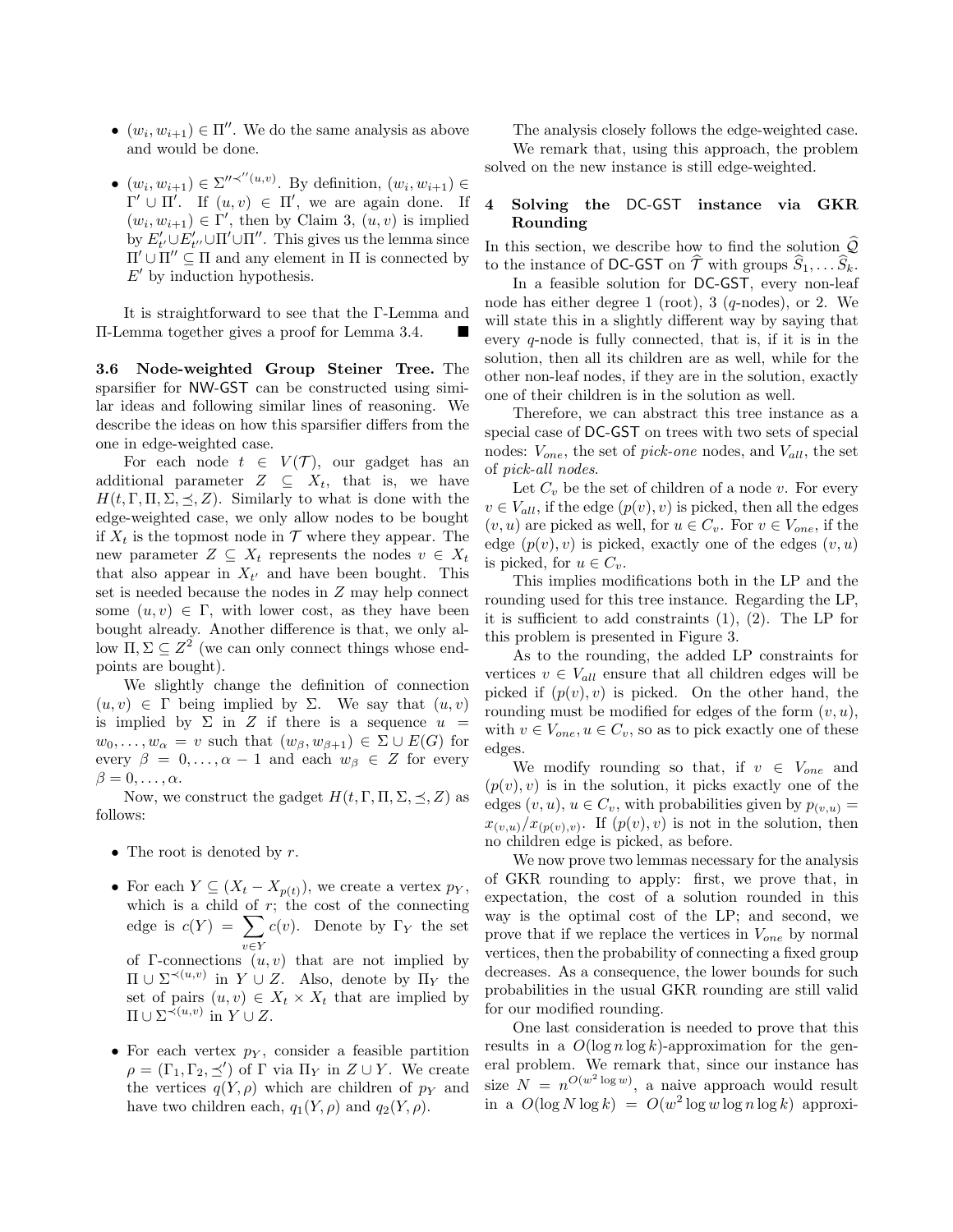$$
\min \sum_{e \in E} c_e x_e
$$
\n
$$
\text{s. t.} \sum_{e \in \delta(S)} x_e \ge 1 \qquad \forall S \subseteq V : r \in S, S \cap S_i = \emptyset \text{ for some } i
$$
\n
$$
(1) \qquad x_{(p(v),v)} = x_{(v,u)} \qquad \forall v \in V_{all}, u \in C_v
$$

(2) 
$$
x_{(p(v),v)} = \sum_{u \in C_v} x_{(v,u)} \qquad \forall v \in V_{one}
$$

Figure 3: Linear Program for DC-EW-GST

mation. However, GKR rounding actually has an approximation ratio of  $O(h \log k)$ , where h is the height of the tree. Since, in general,  $h = O(n)$ , the analysis includes a transformation that reduces the height to  $O(\log n)$ . However, in our case, we know already that  $h = O(\log n)$ , and thus the approximation ratio is  $O(\log n \log k)$ .

Lemma 4.1. The expected cost of the solution S obtained by the modified rounding is opt, the cost of the LP.

Proof. It is sufficient to prove that each edge e is added to the solution with probability  $x_e$ , which implies the lemma by linearity of expectation.

We remark that an edge  $e$  is only added to the solution if its parent is also in the solution. Using this fact, coupled with a simple induction argument, we get the desired result. First, remark that edges e incident to the root are added with probability  $x_e$ .

By induction on the depth of the edges, the probability of an edge  $e$  at depth  $h$  being picked is:

$$
P[e \in S] = P[e \in S \mid p(e) \in S]P[p(e) \in S]
$$

$$
= \frac{x_e}{x_{p(e)}} x_{p(e)} = x_e
$$

LEMMA 4.2. Let  $S$  be a solution obtained by rounding with the modified procedure, and  $S'$  be a solution obtained by rounding according to GKR (with no consideration for pick-one nodes). Then, for any group g,

$$
P[S \text{ does not connect } r \text{ to } g]
$$
  

$$
\leq P[S' \text{ does not connect } r \text{ to } g]
$$

Proof. Let us first fix an arbitrary group q. It is sufficient to prove that the result holds if  $S$  and  $S'$  are rounded similarly, except on exactly one pick-one node  $v \in V_{one}$ , for which the edges  $(v, u)$  are rounded using

GKR on  $S'$  and using the modified procedure in  $S$ . We can then apply this simpler result successively for each node in  $V_{one}$  to obtain the lemma.

Let  $e = (p(v), v)$  and  $S_e, S'_e$  be the solutions S, S' restricted to the sub-tree consisting of e and descendant edges. We now prove that, given that  $p(e)$  is picked, the result follows in  $S_e$  and  $S'_e$ . This implies the result for the entire tree, as probabilities for other parts of the solution are not changed.

We define  $F(X)$  as the event that  $X \cap g = \emptyset$ , that is, group  $q$  is not connected in  $X$ . Then

$$
P[F(S_e) | p(e) \in S]
$$
  
=  $\left(1 - \frac{x_e}{x_{p(e)}}\right) + \frac{x_e}{x_p(e)} P[F(S_e) | e \in S]$   
=  $\left(1 - \frac{x_e}{x_{p(e)}}\right) + \frac{x_e}{x_p(e)} \left(1 - \sum_{c \text{ child of } e} \frac{x_c}{x_e} P[\bar{F}(S_c) | c \in S]\right)$   
=  $1 - \frac{x_e}{x_{p(e)}} \sum_{c \text{ child of } e} \frac{x_c}{x_e} (1 - P[F(S_c) | c \in S])$ 

 $P[F(S'_{e}) | p(e) \in S']$ 

 $\blacksquare$ 

$$
= \left(1 - \frac{x_e}{x_{p(e)}}\right) + \frac{x_e}{x_p(e)} P[F(S'_e) | e \in S']
$$
  
\n
$$
= \left(1 - \frac{x_e}{x_{p(e)}}\right) + \frac{x_e}{x_p(e)} \prod_{c \text{ child of } e} \left(1 - \frac{x_c}{x_e} + \frac{x_c}{x_e} P[\bar{F}(S'_c) | c \in S]\right)
$$
  
\n
$$
= 1 - \frac{x_e}{x_{p(e)}} \left(1 - \prod_{\substack{c \text{ child of } e}} \left(1 - \frac{x_c}{x_e} \left(1 - P[\bar{F}(S'_c) | c \in S]\right)\right)\right)
$$

Let  $f_c = 1-P[\bar{F}(S_c) | c \in S]$ . As the only difference between  $S$  and  $S'$  is the sampling of the children edges of e, then we also have that  $1 - P[\bar{F}(S_c')]$   $c \in S$  =  $\tilde{f}_c$ .

The final result that we need in order to prove the lemma is the following generalization of Bernoulli's inequality.

CLAIM 4. Let  $a_i \in [0,1], i \in [n]$ . Then,

 $\dot{i}$ 

$$
\prod_{i \in [n]} (1 - a_i) \ge 1 - \sum_{i \in [n]} a_i
$$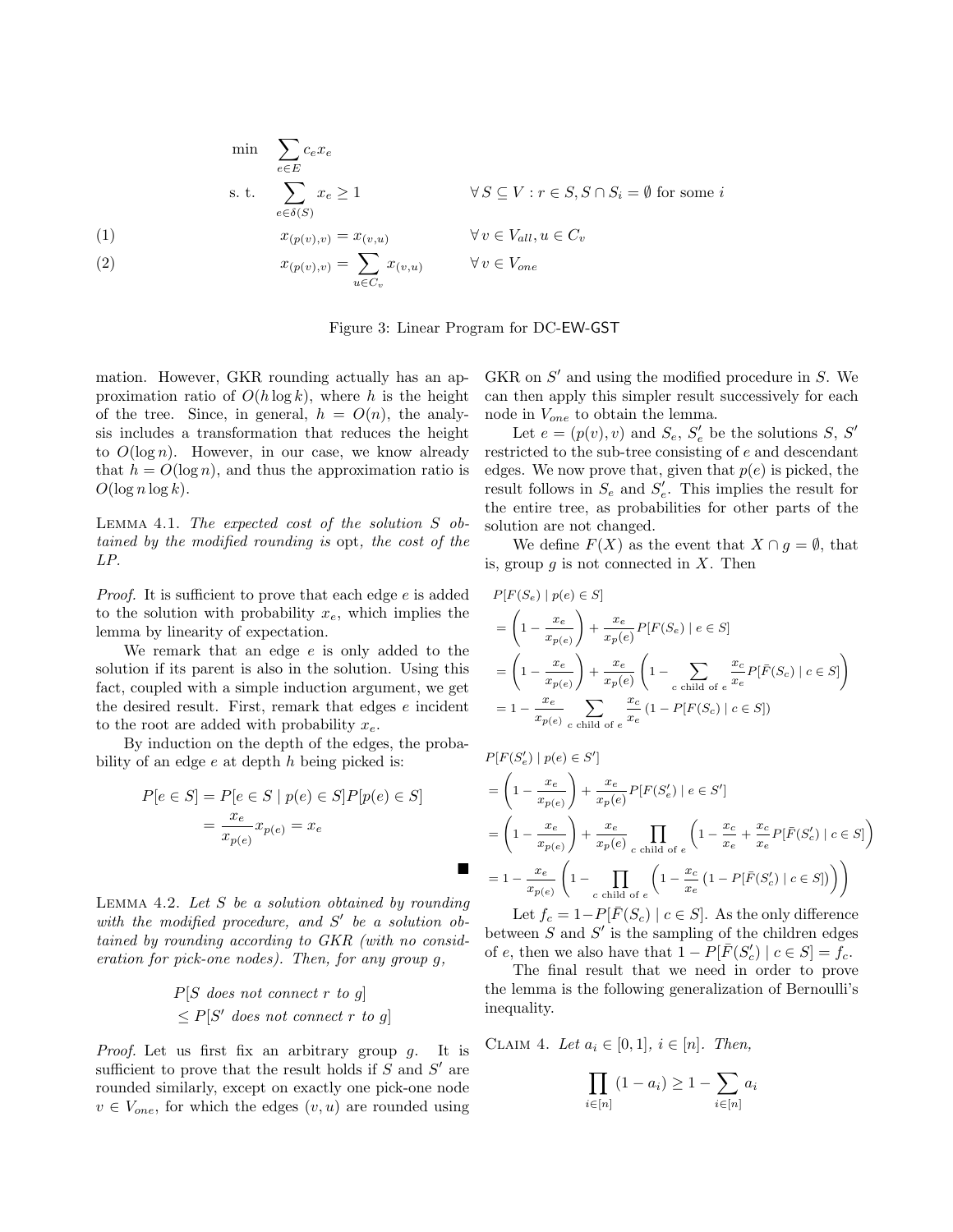Proof. We prove the claim by simple induction. When  $n = 1$ , the inequality holds trivially. Now, assume it holds for  $n' < n$ . Then,

$$
\prod_{i \in [n]} (1 - a_i) = (1 - a_n) \prod_{i \in [n-1]} (1 - a_i)
$$
\n
$$
(By IH) \geq (1 - a_n) \left(1 - \sum_{i \in [n-1]} a_i \right)
$$
\n
$$
= 1 - a_n - \sum_{i \in [n-1]} a_i + a_n \sum_{i \in [n-1]} a_i
$$
\n
$$
\geq 1 - \sum_{i \in [n]} a_i
$$

Since  $x_c f_c / x_e \in [0, 1]$ , we can use this claim and get that:

$$
P[F(S_e') | p(e) \in S']
$$
  
=  $1 - \frac{x_e}{x_{p(e)}} \left( 1 - \prod_{c \text{ child of } e} \left( 1 - \frac{x_c}{x_e} f_c \right) \right)$   
 $\geq 1 - \frac{x_e}{x_{p(e)}} \left( 1 - \left( 1 - \sum_{c \text{ child of } e} \frac{x_c}{x_e} f_c \right) \right)$   
=  $1 - \frac{x_e}{x_{p(e)}} \sum_{c \text{child of } e} \frac{x_c}{x_e} f_c$   
=  $P[F(S_e) | p(e) \in S]$ 

### References

- [1] Ittai Abraham, Yair Bartal, and Ofer Neiman. Advances in metric embedding theory. In Jon M. Kleinberg, editor, Proceedings of the 38th Annual ACM Symposium on Theory of Computing, Seattle, WA, USA, May 21-23, 2006, pages 271–286. ACM, 2006.
- [2] Yair Bartal. Probabilistic approximations of metric spaces and its algorithmic applications. In 37th Annual Symposium on Foundations of Computer Science, FOCS '96, Burlington, Vermont, USA, 14-16 October, 1996, pages 184–193, 1996.
- [3] Yair Bartal and Manor Mendel. Multiembedding of metric spaces. SIAM J. Comput., 34(1):248–259, 2004. Preliminary version in SODA'03.
- [4] MohammadHossein Bateni, Erik D. Demaine, MohammadTaghi Hajiaghayi, and Dániel Marx. A PTAS for planar group steiner tree via spanner bootstrapping and prize collecting. In Daniel Wichs and Yishay Mansour, editors, Proceedings of the 48th Annual ACM

SIGACT Symposium on Theory of Computing, STOC 2016, Cambridge, MA, USA, June 18-21, 2016, pages 570–583. ACM, 2016.

- [5] MohammadHossein Bateni, Mohammad Taghi Hajiaghayi, and Dániel Marx. Approximation schemes for steiner forest on planar graphs and graphs of bounded treewidth. J. ACM, 58(5):21, 2011.
- [6] Hans L. Bodlaender. NC-algorithms for graphs with small treewidth. In Jan van Leeuwen, editor, Graph-Theoretic Concepts in Computer Science, 14th International Workshop, WG '88, Amsterdam, The Netherlands, June 15-17, 1988, Proceedings, volume 344 of Lecture Notes in Computer Science, pages 1–10. Springer, 1988.
- [7] Moses Charikar, Chandra Chekuri, To-Yat Cheung, Zuo Dai, Ashish Goel, Sudipto Guha, and Ming Li. Approximation algorithms for directed steiner problems. J. Algorithms, 33(1):73–91, 1999. Preliminary version in SODA'98.
- [8] Chandra Chekuri and Julia Chuzhoy. Polynomial bounds for the grid-minor theorem. In David B. Shmoys, editor, Symposium on Theory of Computing, STOC 2014, New York, NY, USA, May 31 - June 03, 2014, pages 60–69. ACM, 2014.
- [9] Chandra Chekuri, Guy Even, Anupam Gupta, and Danny Segev. Set connectivity problems in undirected graphs and the directed steiner network problem. ACM Trans. Algorithms, 7(2):18, 2011.
- [10] Chandra Chekuri, Guy Even, and Guy Kortsarz. A greedy approximation algorithm for the group steiner problem. Discrete Applied Mathematics, 154(1):15–34, 2006.
- [11] Chandra Chekuri and Martin Pál. A recursive greedy algorithm for walks in directed graphs. In 46th Annual IEEE Symposium on Foundations of Computer Science (FOCS 2005), 23-25 October 2005, Pittsburgh, PA, USA, Proceedings, pages 245–253, 2005.
- [12] Artur Czumaj, Magnús M. Halldórsson, Andrzej Lingas, and Johan Nilsson. Approximation algorithms for optimization problems in graphs with superlogarithmic treewidth. Inf. Process. Lett., 94(2):49–53, 2005.
- [13] Erik D. Demaine, Mohammad Taghi Hajiaghayi, and Philip N. Klein. Node-weighted steiner tree and group steiner tree in planar graphs. ACM Trans. Algorithms, 10(3):13:1–13:20, 2014.
- [14] Jittat Fakcharoenphol, Satish Rao, and Kunal Talwar. A tight bound on approximating arbitrary metrics by tree metrics. J. Comput. Syst. Sci., 69(3):485-497, 2004. Preliminary version in STOC'03.
- [15] Naveen Garg, Goran Konjevod, and R. Ravi. A polylogarithmic approximation algorithm for the group steiner tree problem. J. Algorithms, 37(1):66–84, 2000. Preliminary version in SODA'98.
- [16] Anupam Gupta, Kunal Talwar, and David Witmer. Sparsest cut on bounded treewidth graphs: algorithms and hardness results. In Dan Boneh, Tim Roughgarden, and Joan Feigenbaum, editors, Symposium on Theory of Computing Conference, STOC'13, Palo

 $\blacksquare$ 

 $\blacksquare$